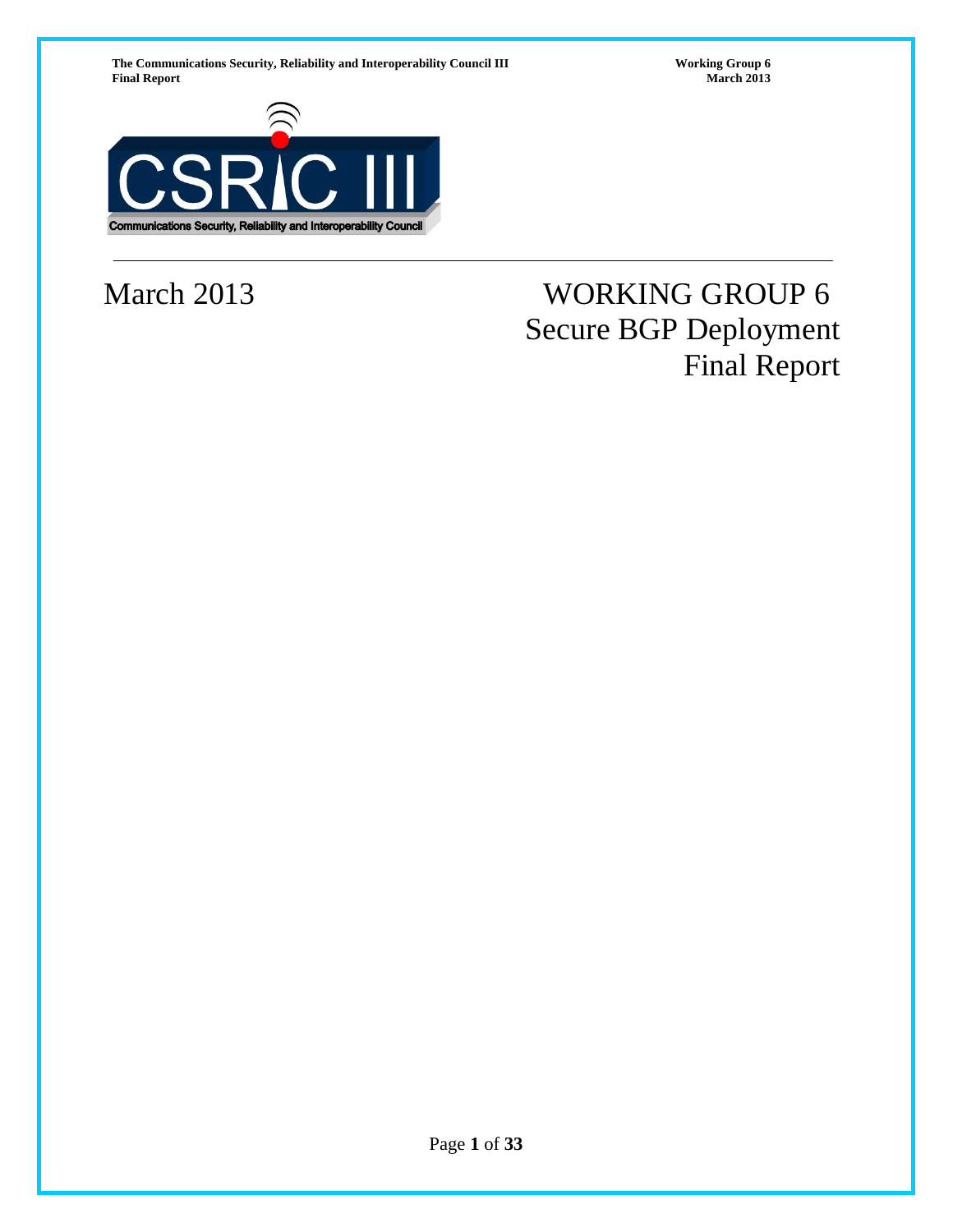# Table of Contents

# 1. Results in Brief

- 1.1 Mission Statement
- 1.2 Executive Summary

# 2. CSRIC Structure

- 2.1 CSRIC Structure
- 2.2 Working Group 6 Team Members
- 3. BGP Security Background
	- 3.1 Interdomain Routing Security Problems
	- 3.2 Best Current Practices (BCPs)
	- 3.3 Cryptographic Approaches to BGP Security
		- 3.3.1 Resource Public Key Infrastructure (RPKI)
		- 3.3.2 Origin Validation Using RPKI Data
- 4. Recommendations
	- 4.1 Accurate Records About Number Resource Holders
	- 4.2 Cautious, Staged Deployment of RPKI Origin Validation
	- 4.3 Mitigating Risks Inherent in RPKI
		- 4.3.1 Operational Complexity and Misconfiguration
		- 4.3.2 Deliberate Manipulations
		- 4.3.2.1 Comparison to the Status Quo
		- 4.3.2.2 Manipulations and Detectability
		- 4.3.3 Impact of Misconfigurations and Manipulations on IP Address Reachability
		- 4.3.4 Recommendations for Reducing RPKI Risks
	- 4.4 Improving BGP Security Metrics and Measurements

Appendix 1: BGP Background

Appendix 2: Glossary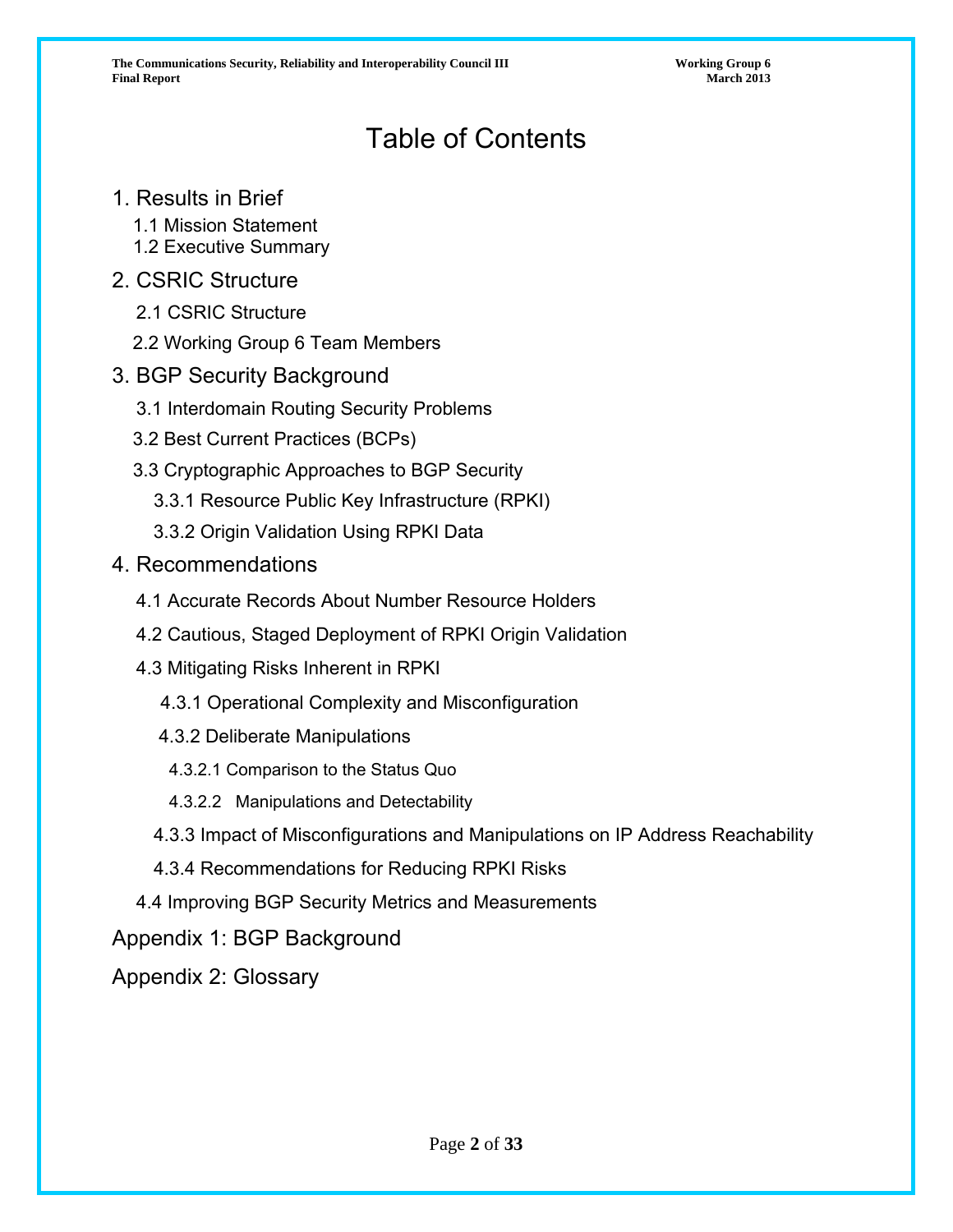# **1. Results in Brief**

In this section, we briefly review the mission statement for the working group, and summarize the group's four main recommendations.

# **1.1 Mission Statement**

The Communications Security, Reliability, and Interoperability Council (CSRIC) is a federal advisory committee established by the Federal Communications Commission (FCC) to provide recommendations to the FCC regarding best practices and actions the Commission may take to ensure optimal operability, security, reliability, and resilience of communications systems. The systems at issue include telecommunications, media, and public safety communications systems. The FCC created ten Working Groups to develop information for CSRIC, and each of the groups was given a charter of responsibilities relating to a topic area.

Working Group 6 (WG6) on Secure BGP Deployment was established in August 2011 with the following mission statement: "The Border Gateway Protocol (BGP) is used for inter-domain routing on the Internet. BGP relies on mutual-trust among operators of gateway routers to ensure the integrity of the Internet routing infrastructure. Over the years, this trust has been compromised on a number of occasions, both accidentally and maliciously, revealing fundamental weaknesses of this critical infrastructure. This Working Group will recommend the framework for industry regarding incremental adoption of secure routing procedures and protocols based on existing work in industry and research. The framework will include specific technical procedures and protocols. The framework will be proposed in a way suitable for opt-in by Internet Service Providers (ISPs) in order to create incentives for a wider scale, incremental ISP deployment of secure BGP protocols and practices in a market-driven, cost-effective manner."

# **1.2 Executive Summary**

The Border Gateway Protocol (BGP) is the glue that holds the disparate parts of the Internet together, by allowing independently-administered networks (called Autonomous Systems, or ASes) to announce reachability to IP address blocks (called prefixes) to neighboring networks. Like many of the protocols underlying the Internet, BGP is vulnerable to accidental misconfigurations, malicious attacks, and software bugs, which can cause the spread of "bogus" routing information throughout the Internet. When ASes inadvertently select bogus routes, they may direct data traffic into "blackholes" (that drop the traffic) or detour the traffic over circuitous paths that traverse unexpected ASes that may snoop on the data. Bogus routes arise relatively often, with high-profile incidents affecting many Internet services happening several times a year.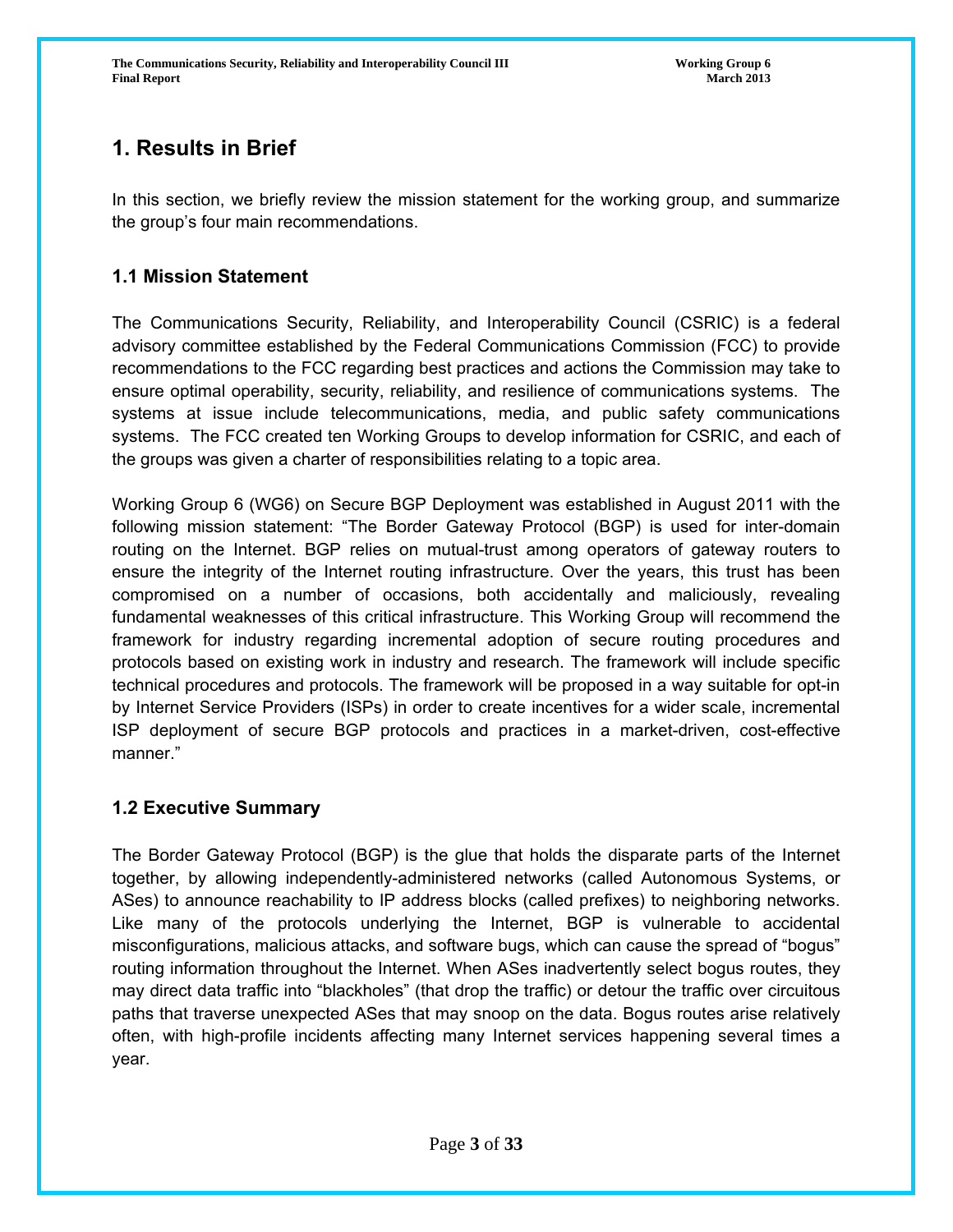**The Communications Security, Reliability and Interoperability Council III The Communications of Group 6 and Security, Reliability and Interoperability Council III Final Report March 2013**

The fundamental notion in all BGP security solutions is distinguishing "legitimate BGP routes" from "bogus BGP routes". Loosely speaking, a BGP route announcement is legitimate if the IP prefix and BGP route attributes it contains are "consistent with the *intent* of the network address holder and transited network providers". Intent can be expressed as the routing-policy specifications of the ASes along the path, and otherwise is open to interpretation. This working group compared a range of security solutions designed to prevent the propagation of bogus routes. The comparison spanned a variety of dimensions, including technical maturity, implementation cost, trust models and governance, security benefits and residual threats, new attack surfaces, complexity and design trade-offs, the feasibility of incremental deployment, and the impact on the autonomy of network operators.

The phrase "to secure BGP routing" used in this report means "*to add to BGP, or to the operation of BGP, mechanisms preventing or limiting propagation of routes with bogus attributes*". Over the years, many solutions have been proposed for BGP security, and we expect more will be explored in the future. In our work, we do not address previously wellstudied aspects of BGP security involving session security, router access security, and techniques for defending internal networks, in part because CSRIC Working Group 4 addressed some of these issues. We focus on solutions that are becoming available in the relatively near term, rather than solutions still in the preliminary stages of investigation or standardization. As such, we focus primarily on the Resource Public Key Infrastructure (RPKI) and the use of RPKI data for "origin validation," since this proposed solution has some initial traction in standards bodies and deployment by Regional Internet Registries (RIRs). We also briefly discuss other solutions under active investigation and experimentation in the body of the report.

Since RPKI is still in the early stages of deployment, network operators have not had much time to experiment and learn from early implementations. As such, our report focuses on providing high-level guidance concerning participation in RPKI, and a high-level analysis of risks of the RPKI. In particular, the Working Group has the following four recommendations, which are described in greater depth, and with corresponding background information, in the main sections of this document:

**1 Accurate records about Internet number resource holders:** All techniques for improving the security of inter-domain routing rely on authoritative, accurate, and timely information about which ASes are authorized to originate routes for each IP address block. To improve the accuracy of records in commonly used Internet Routing Registries (IRRs), AS operators should ensure their IRR records are accurate, complete, and up-todate. Yet, IRRs have inherent limitations. In addition to maintaining their IRR records, AS operators should begin using systems such as Resource Public Key Infrastructure (RPKI) to generate certificates and Route Origin Authorizations (ROAs). To prevent missing or conflicting information in the RPKI, we encourage the establishment of a single, global "root of trust" for the RPKI. At this stage experimentation and research with alternative origin authorization techniques is not discouraged.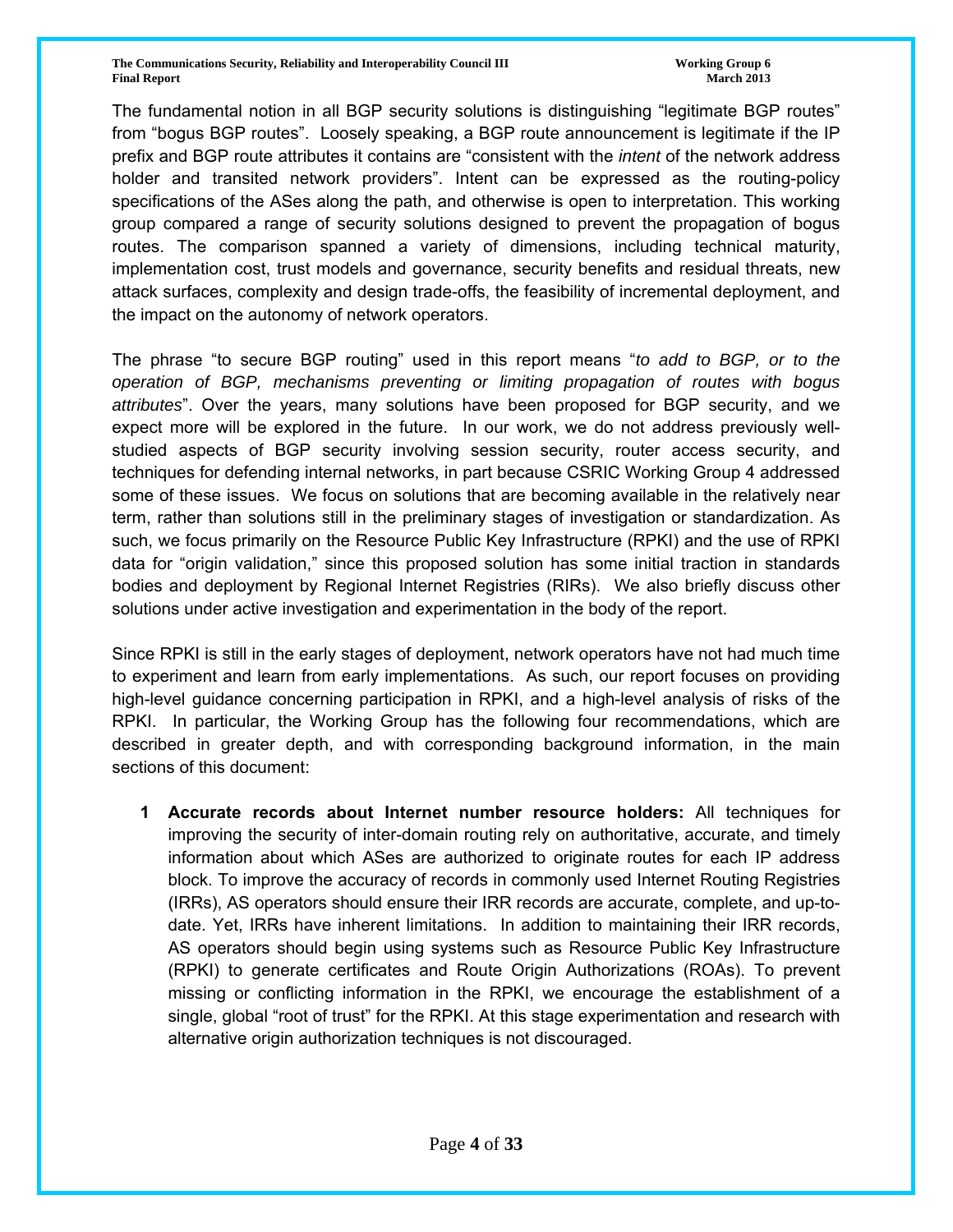**The Communications Security, Reliability and Interoperability Council III The Communications of Group 6 and Security, Reliability and Interoperability Council III Final Report March 2013**

- **2 Cautious, staged deployment of RPKI origin validation:** The RPKI provides information that AS operators can use to detect and prevent the spread of bogus origin AS information in BGP. Yet, ASes should retain autonomy in setting their policies for selecting and disseminating routes, including a decision whether and how to use the RPKI data. AS operators should follow a cautious and staged deployment of RPKI, starting by using RPKI data in an out-of-band fashion as one of several ingredients in detecting suspicious routes and constructing their route filters. Any future *fully automated* use of RPKI data in filtering "invalid" routes should come only after AS operators are highly confident in the reliability and timeliness of the RPKI data.
- **3 Mitigating risks inherent in the RPKI**: Any new technology raises certain risks, including the possibility of misconfiguration or manipulation. To aid in diagnosing and fixing operational problems, we recommend that every RPKI repository employ accurate and effective human contact records, and that corresponding addressing authorities keep their allocation data up to date and synchronized with corresponding RPKI data. That is, it should be possible to easily correlate RPKI data with existing resource allocation data including the identities of resource holders that are decoupled from RPKI records. We also recommend that organizations responsible for operating RPKI databases and managing certificates make available tools to detect possible configuration errors and expiring certificates, as well as flag suspicious changes that may stem from abusive manipulation of the data. The policies of RPKI operators should allow open access to the RPKI record databases and permit general dissemination of the data and derived results (e.g., lists of validated origins), without formal approval.
- **4** I**mproving BGP security metrics and measurements**: Quantitative analysis of BGP measurement data is crucial for informing decisions about which security solutions to deploy. The BGP security community should evaluate the security metrics used in previous measurement studies, and extend them where necessary. The community should perform continuous monitoring and analysis of BGP, to quantify the importance of the problem and identify any changes in the frequency, severity or likelihood of security incidents. As RPKI deployments proceed, the community should track participation in the RPKI and gauge its effectiveness in preventing the spread of erroneous routing information.

While unanimity in recommendations was an objective from the outset, the conclusions of the report are not necessarily shared by all group members. Although Level 3 Communications participated in the CSIRC III WG 6 Task Force, it does not agree with the balance of recommendations expressed in this paper.

We also note that we intentionally stop short of attaching concrete time frames to our recommendations. Evolving threats and a better understanding of the operational challenges of RPKI would clearly have a major influence on the appropriate times to adopt the new technology, and preserving the autonomy of individual Network Providers and Autonomous System operators is critically important.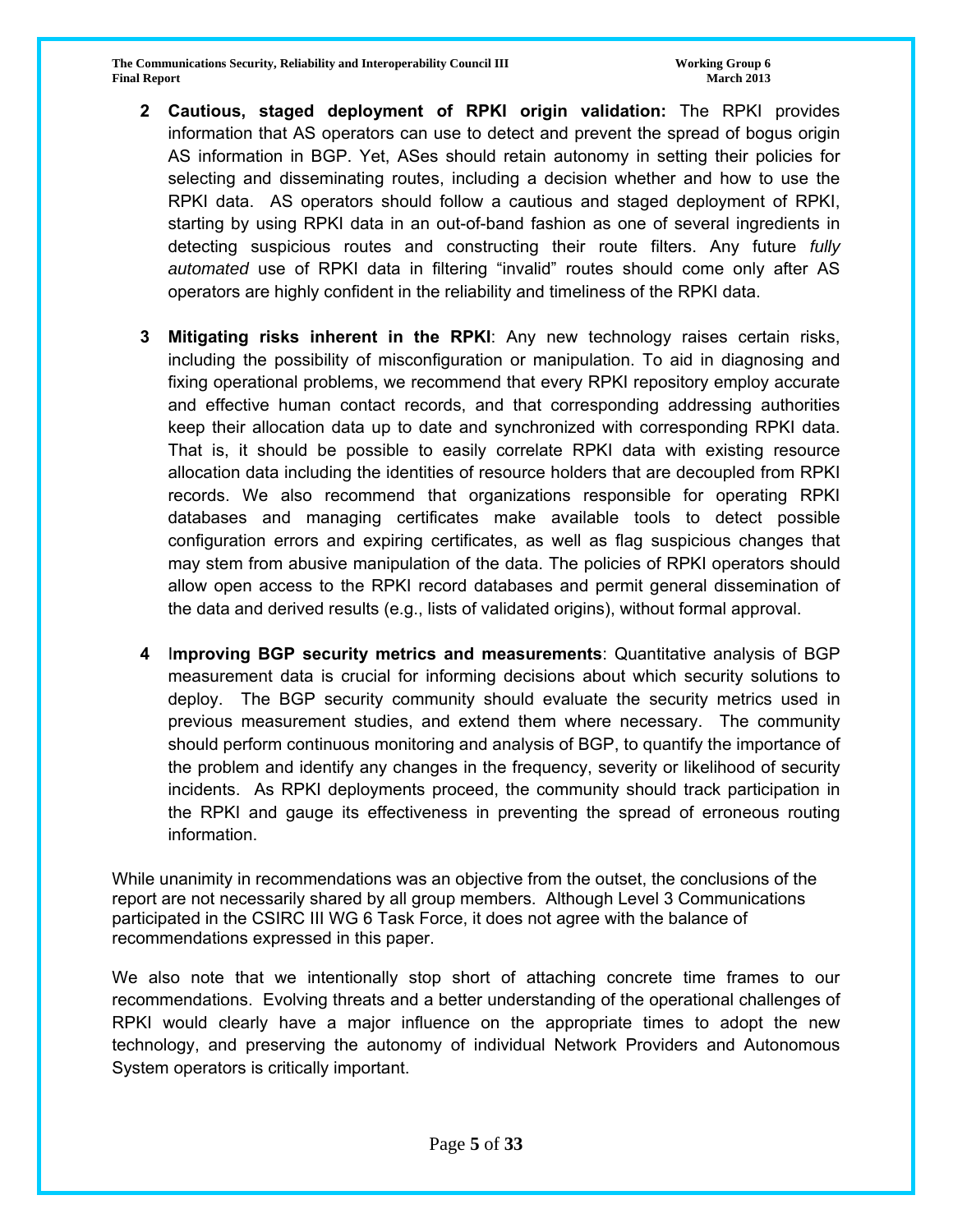The Communications Security, Reliability and Interoperability Council III **Working Group 6**<br>Final Report March 2013 **Final Report March 2013**

# **2. CSRIC Structure**

In this section, we briefly summarize where Working Group 6 "Secure BGP Deployment" fits in the overall structure of CSRIC III working groups, and list the members of the working group.

# **2.1 CSRIC Structure**

Working Group 6 on Secure BGP Deployment is a working group under the FCC's CSRIC III (Communications Security, Reliability, and Operability Council III), under the following structure:



**Figure 1 – CSRIC III Organization Chart** 

# **2.2 Working Group 6 Team Members**

| <b>Name</b>                | Organization                |
|----------------------------|-----------------------------|
| Andy Ogielski, Co-Chair    | Renesys                     |
| Jennifer Rexford, Co-Chair | <b>Princeton University</b> |
| <b>Shane Amante</b>        | Level3                      |
| Daniel Awduche             | Verizon                     |
| Ron Bonica                 | Juniper                     |
| Jay Borkenhagen            | AT&T                        |
| <b>Belinda Carpenter</b>   | Sprint                      |
| <b>Martin Dolly</b>        | ATIS/AT&T                   |
| Mike Geller                | ATIS/Cisco                  |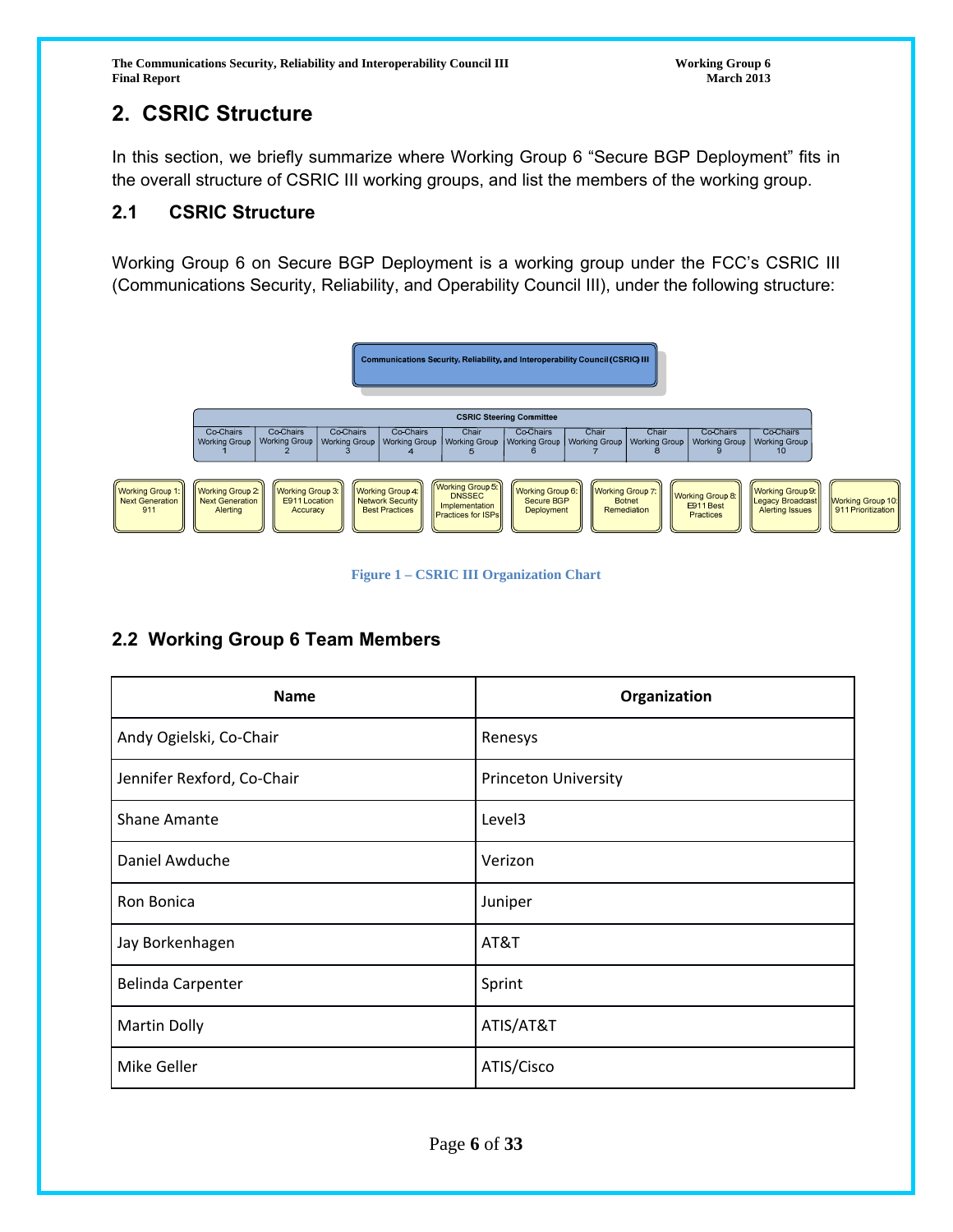The Communications Security, Reliability and Interoperability Council III Final Report

| <b>Sharon Goldberg</b> | <b>Boston University</b>              |
|------------------------|---------------------------------------|
| Adam Golodner          | Cisco                                 |
| John Griffin           | <b>TeleCommunication Systems</b>      |
| Kyle Hambright         | Las Vegas Metro Police                |
| Lars Harvey            | Internet Identity                     |
| Michael Kelsen         | <b>Time Warner Cable</b>              |
| Ed Kern                | Cisco                                 |
| Padma Krishnaswamy     | <b>Battelle Memorial Institute</b>    |
| Eric Lent              | Comcast                               |
| Doug Maughan           | DHS S&T                               |
| Danny McPherson        | Verisign                              |
| Doug Montgomery        | <b>NIST</b>                           |
| Christopher Morrow     | Google                                |
| Sandra Murphy          | <b>SPARTA</b>                         |
| Mats Nilsson           | ATIS/Ericsson                         |
| Eric Osterweil         | Verisign Labs                         |
| Mary Retka             | CenturyLink                           |
| Isil Sebuktekin        | <b>Applied Communication Sciences</b> |
| <b>Ted Seely</b>       | Sprint                                |
| <b>Greg Sharp</b>      | Internet Identity                     |
| <b>Tony Tauber</b>     | Comcast                               |
| David Ward             | Cisco                                 |
| William Wells          | <b>TeleCommunication Systems</b>      |

**Table 1 – List of Working Group Members** 

Page **7** of **33**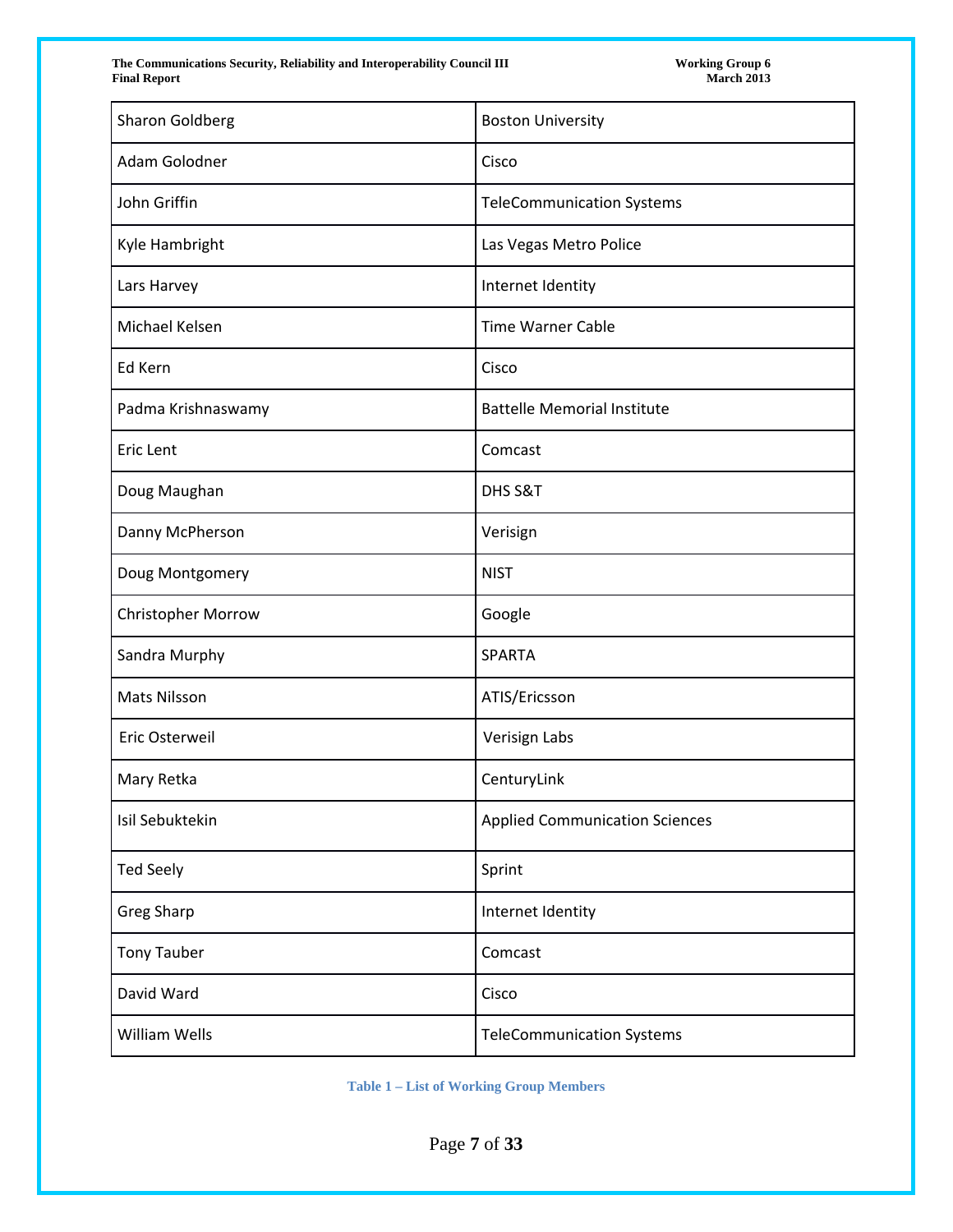# **3. BGP Security Background**

In this section, we briefly present background on interdomain routing security. The way BGP disseminates routing information from one AS to another makes it vulnerable to misconfiguration, malicious attacks, and software bugs. To protect against bogus routes, many network operators already follow Best Current Practices (BCPs) to defend their networks. Yet, establishing "ground truth" for which ASes can originate each IP prefix would make it easier for ASes to identify bogus routes that originate several AS hops away. As such, we discuss proposed solutions for establishing ground truth and using this information to detect or prevent the spread of bogus routes. In the appendices, we provide a more complete overview of BGP, and a glossary of key terminology used in this report.

# **3.1 Interdomain Routing Security Problems**

The current implementation of inter-domain routing in the Internet relies on the Border Gateway Protocol version 4 (BGP v4). For purposes of BGP routing, all locally-owned networks (such as in a corporation) are grouped by their owners into administrative domains referred to as Autonomous Systems (ASes). Within each AS, IP routing among its internal networks need not be compatible with internal routing employed by other ASes; in fact, distinct ASes may internally use quite incompatible routing protocols. In contrast, BGP is a single standard protocol that provides *routing between distinct ASes,* making BGP a critical part of holding the Internet together*.* Therefore, immense care must be taken to preserve *robustness* of the BGP routing system when adding any new functionality, such as security extensions.

Each Autonomous System is assigned a unique numerical identifier (AS Number, or ASN). The BGP protocol allows each AS to advertise reachability for IP address blocks (or prefixes) in BGP protocol messages. In BGP, each AS learns routes to destination prefixes from neighboring BGP speakers, either internal BGP within the same AS, or external BGP speakers within remote ASNs, and chooses to use, discard, modify, and/or propagate those routes to other internal and external BGP neighbors according to the BGP path selection algorithms and local policies.

Either by accident or malicious attack, BGP routing messages with bogus attributes can be injected into the system by one BGP-speaking router, and easily propagate from one AS network to another, rapidly leading to serious global consequences ranging from "traffic blackholing" (where traffic never reaches its destination) to "traffic detouring" (where traffic is diverted to, or away from, a particular transit network). In addition, peculiar routing messages (either syntactically malformed, or correctly formatted but with unusual attributes) sometimes trigger bugs in certain BGP software implementations, causing instabilities such as reboot or failure, including cascading failures that can lead to wide-area meltdown<sup>1</sup>. Most security solutions focus on detecting bogus routing messages, rather than protecting against software bugs.

 $\overline{a}$  $1$  J. Cowie and A. Hobgood, The Curious Incident of 7 Nov 2011, http://www.renesys.com/tech/presentations/pdf/nanog54-cowie.pdf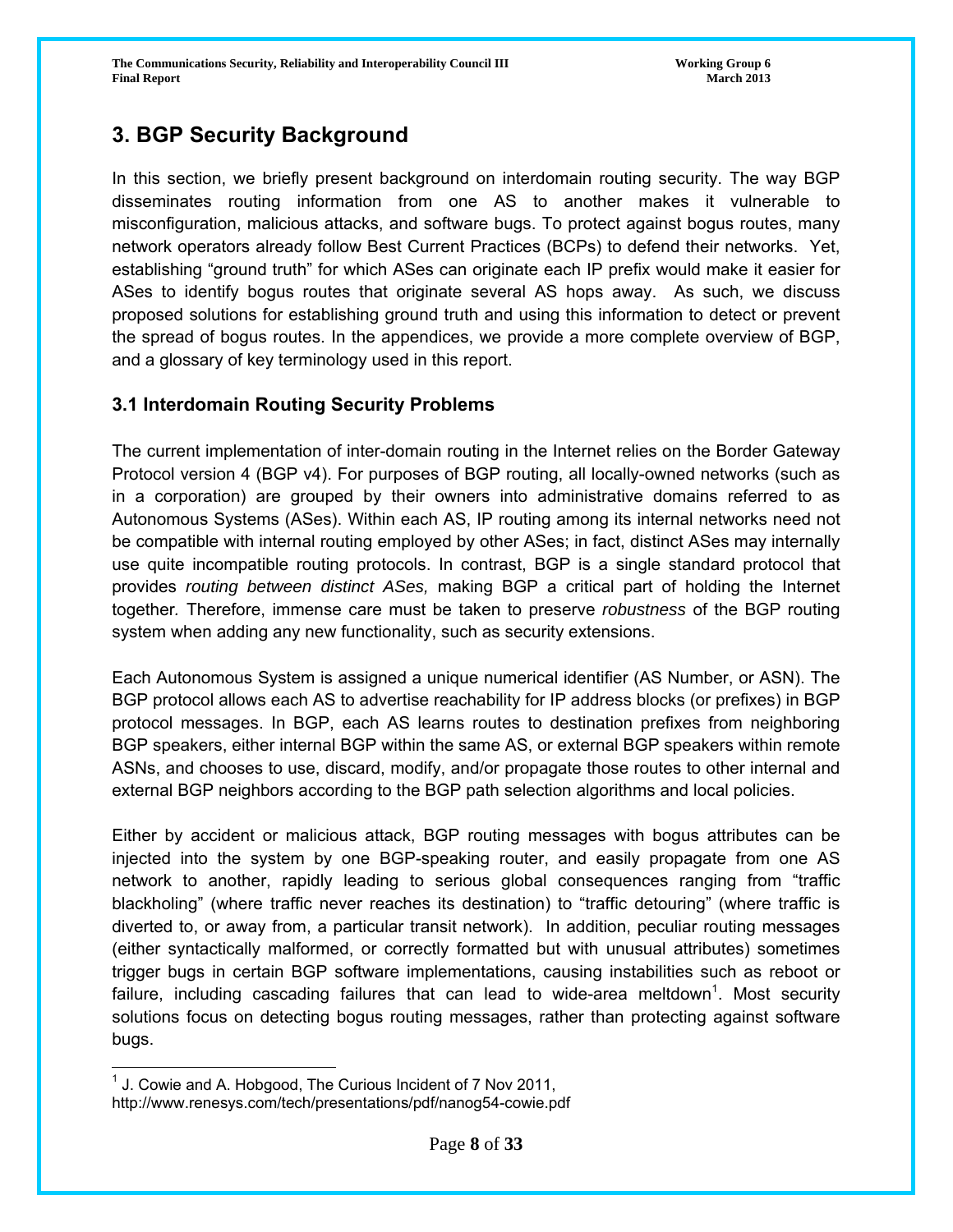*How common are BGP security incidents?* It is very difficult to provide a definitive answer for the general problem. Here we focus on a few categories of incidents that are addressed by currently considered BGP security extensions.

First consider unauthorized route origination, popularly called "route hijacking". In such incidents, routes to a given network prefix (or many prefixes) or their more specifics are originated by an AS that has not received authorization to do so from the legitimate owner(s) of these prefixes.

*How common are such hijacking incidents?* Confirmed large scale mis-originations involving many routes concurrently 'hijacked' from a large number of distinct origin ASes and propagated worldwide happen on average about once or twice per month, lasting from a few minutes to a few hours per incident<sup>2</sup>. Some generate large publicity<sup>3</sup> while others pass with little public notice<sup>4</sup> regardless of the scale of the actual impact. Such large hijack events are in principle relatively easy to detect, because one assumes that there can be *no legitimate intent* for such a large change. Still, without additional information it is generally impossible to tell which such events resulted from accidental misconfigurations or errors, and which were malicious in nature.

Much smaller potential hijack events (impacting one AS and one or a few prefixes) are not noticeable by their size alone. Changes to long-standing, stable route originations might provide some clue of a problem, but in general such incidents could result from a variety of intentional (e.g., traffic engineering) or un-intentional (e.g., misconfiguration, purposeful attack) causes. True route-hijacks that affect reachability to popular (e.g., the widely-publicized YouTube incident<sup>5</sup>) or business-critical destinations are often quickly detected by end users or the service providers themselves. Upper bounds on the number of such incidents depend on the details of detection criteria: Recent research<sup>6</sup> found 4,000 candidate events in 2009. This order of magnitude is roughly consistent with the number of multiple-origin prefixes tracked by Team Cymru<sup>7</sup>. It is important to stress that many origin changes are *legitimate*, and some are executed on a very short notice for security purposes, for instance denial-of-service (DoS) attack defense by a security vendor such as Prolexic, Verisign, and others.

The fact that the scale and rate of legitimate route origination changes can vary widely limits the utility of statistical anomaly detection techniques for security purposes. The nature of the problem requires some means of establishing accurate "ground truth" about who owns what address resources and which autonomous systems are authorized to announce routes to them.

 $^2$  Varun Khare, Qing Ju, and Beichuan Zhang, Concurrent Prefix Hijacks: Occurrence and Impacts, in *Internet Measurement Conference*, November 2012. http://wwwnet.cs.umass.edu/imc2012/papers/p29.pdf

<sup>3</sup> James Cowie, http://www.renesys.com/blog/2010/11/chinas-18-minute-mystery.shtml 4

 $4$  A. Popescu, B. J. Premore, T. Underwood, The Anatomy of a Leak: AS9121,

http://www.renesys.com/tech/presentations/pdf/renesys-nanog34.pdf

<sup>&</sup>lt;sup>5</sup> Martin A. Brown, http://www.renesys.com/blog/2008/02/pakistan\_hijacks\_youtube\_1.shtml

 $<sup>6</sup>$  Varun Khare et al., op. cit.</sup>

<sup>7</sup> http://www.team-cymru.org/Monitoring/BGP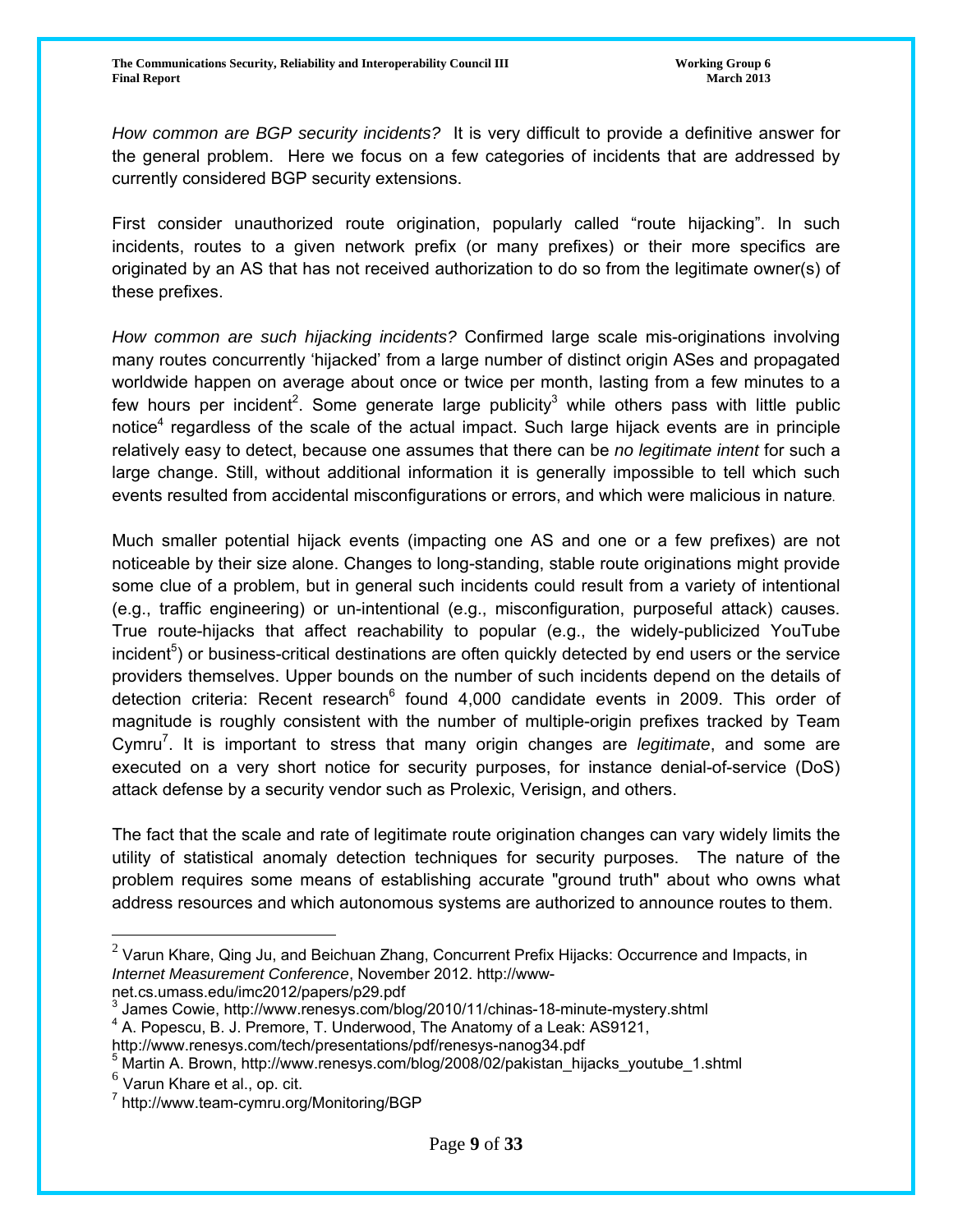*How common are other BGP security incidents?* Routes with bogus AS\_PATH attribute are seen more frequently, but unlike bogus origin AS they need not deny reachability to affected network prefixes. One particularly long-running study<sup>8</sup> has been recording advertisements of routes with AS\_PATH containing three consecutive "tier-1" AS numbers. Such AS\_PATHs are considered bogus (and likely unintentional), since they would cause the middle AS to transit traffic between the other two at no cost and most likely against its business policy. This study collected 9.6 million such anomalous route announcements since 24 January 2008, but their actual impact was not quantified.<sup>9</sup>

Beyond the AS PATH, BGP route announcements have a number of other attributes; each designed to influence the decision of the next-hop BGP router how to process such a route. In principle, each attribute may be bogus for purposes of non-legitimate manipulation of routing decisions. We did not find a systematic study of the prevalence of other bogus attributes.

Regardless of the frequency of incidents caused by bogus routes, there are justified concerns among Internet service providers, critical infrastructure operators and authorities charged with communication network regulation and security that *the very fact that such vulnerabilities exist in global inter-domain routing system presents a significant danger*, and efforts should be made to design and implement effective and internationally acceptable mitigation mechanisms. The foundation of current thinking about BGP security is that one can create databases containing sufficient information about *who is authorized to route what and when*, and that network operators can use such databases to distinguish legitimate routes from bogus routes. The actual defense mechanism is filtering of routes by BGP routers, with bogus routes being rejected. However, only a small portion of such a complete solution has been addressed to date. At a high level, any implementation of such a strategy can be broken into its major components:

- A database of "ground truth" for storing information about allocation of resources (IP address blocks, AS numbers) and routing policies for entities participating in BGP routing.
- Mechanism for distribution of assertions about legitimacy of routes to network operators.
- Mechanisms for use of such assertions by network operators for the creation of route filters.

Today's approach is based on principles compiled in Best Current Practices (BCPs), as described in more detail in the next subsection.

<sup>8</sup> http://puck.nether.net/bgp/leakinfo.cgi

<sup>9&</sup>lt;br>https://fileshare.tools.isoc.org/robachevsky/public/2012-RRMWS/RRMWS-Jared-Mauch.pptx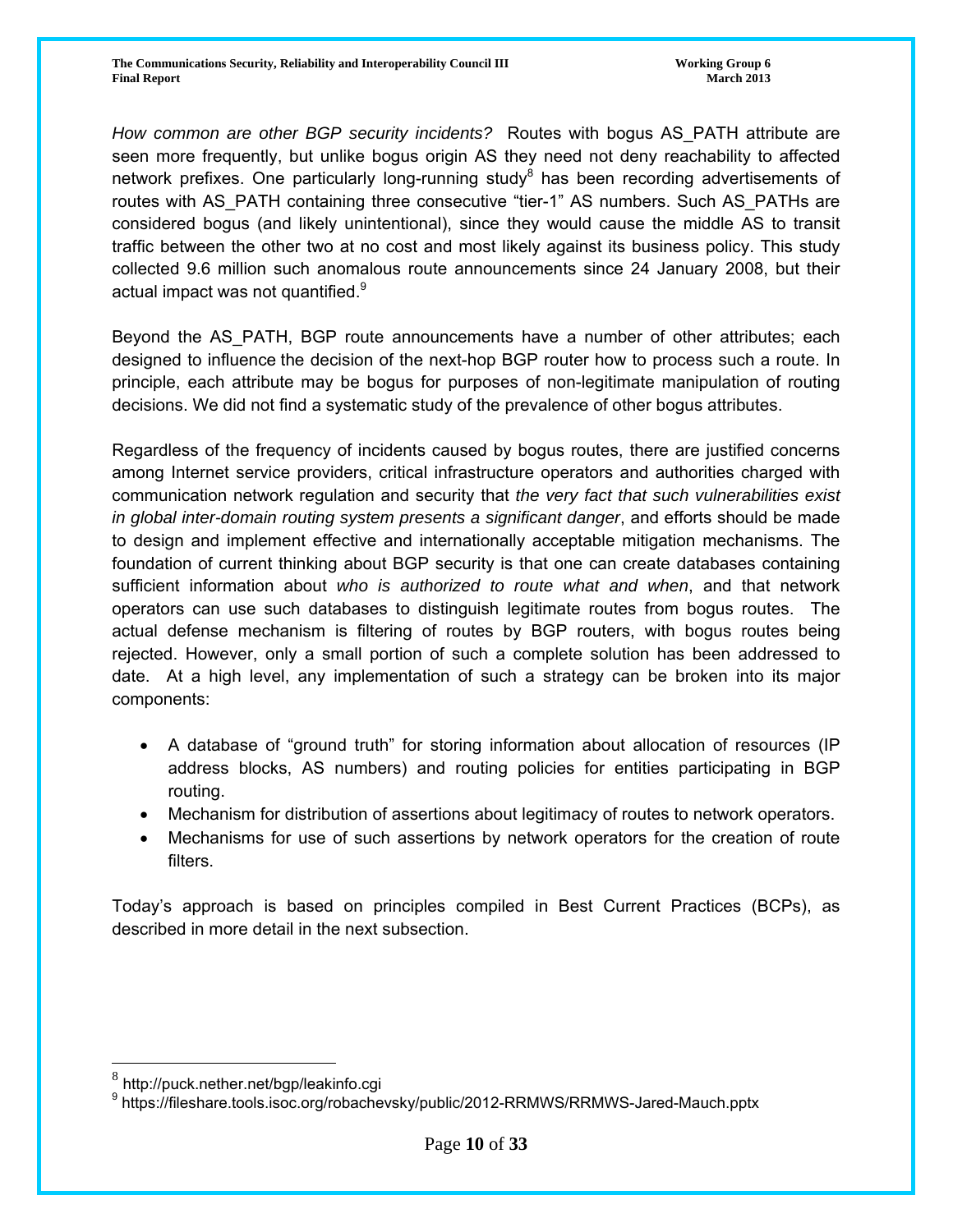#### **3.2 Best Current Practices (BCPs)**

The security and robustness of the Internet routing system depends on availability of accurate information about the authorized holders of IP address blocks and ASNs. This information provides a basis for declarations of routing policies and constraints. Examples include declarations that a given ASN is authorized to originate or transit a route to a given IP Address block. In this subsection we discuss the state of existing systems (i.e., Regional Internet Registry (RIR) "whois" databases and multiple Internet Routing Registries (IRRs)), and their use in BCPs.

In today's Internet, interdomain routing security relies on AS operators configuring their BGP routers to filter at least some categories of bogus routes (e.g., routes with a bogus origin AS or AS PATH). However, route filtering is predominantly deployed near the "edge" of the Internet, that is, on the BGP sessions between Internet Service Providers (ISPs) and their customers, and, recursively, their customers' customers. Enforcement of the legitimacy of routing information that originated several AS hops away, especially on links to AS neighbors who are not customers but transit peers, is much more difficult and not typically implemented.

The reason for preference for route filtering on customer sessions but not on other BGP sessions is that a network service provider can reasonably accurately verify which routes received from a customer AS have legitimate values of origin AS or AS PATH, and which are bogus. Such determination is generally not possible for routes received from peer ASes because accurate information about what constitutes legitimate origin or AS\_PATH for a noncustomer network several AS hops away is generally not available.

For customer sessions, an ISP can prevent propagation of bogus routes by "whitelisting" allowed routes. This is done by maintaining a local mapping of customer-assigned prefixes to each customer ASN in order to provide some protection against accidental or intentional route mis-origination by customers. To validate that the customer organization has actually been assigned the IP address blocks (prefixes) they wish to announce, an ISP can consult the "whois" database of a RIR. In addition, an ISP can recursively build whitelists for prefixes that may be originated by a customer's customers, to allow the customer to propagate routes to these prefixes as well. The ISP may require each customer to provide a list of the AS numbers of its downstream transit customers, or use IRRs to make this information available.

Some ISPs may employ only AS\_PATH filters and not prefix filters. This practice is considered inadequate, since some common routing configuration errors can allow accidental re-origination (vs. re-distribution) of BGP routes learned from another network. In that case, the customer's ASN may show up as the origin *AS* of those routes and, again, in the AS\_PATH.

The success of these filtering techniques depends on the accuracy, completeness, and timeliness of the IP allocation and assignment record keeping, as well as on diligence of ISPs in constructing current and complete route filters from that information base and associated with the corresponding customer / peer AS(es). Inaccurate records manifest themselves in various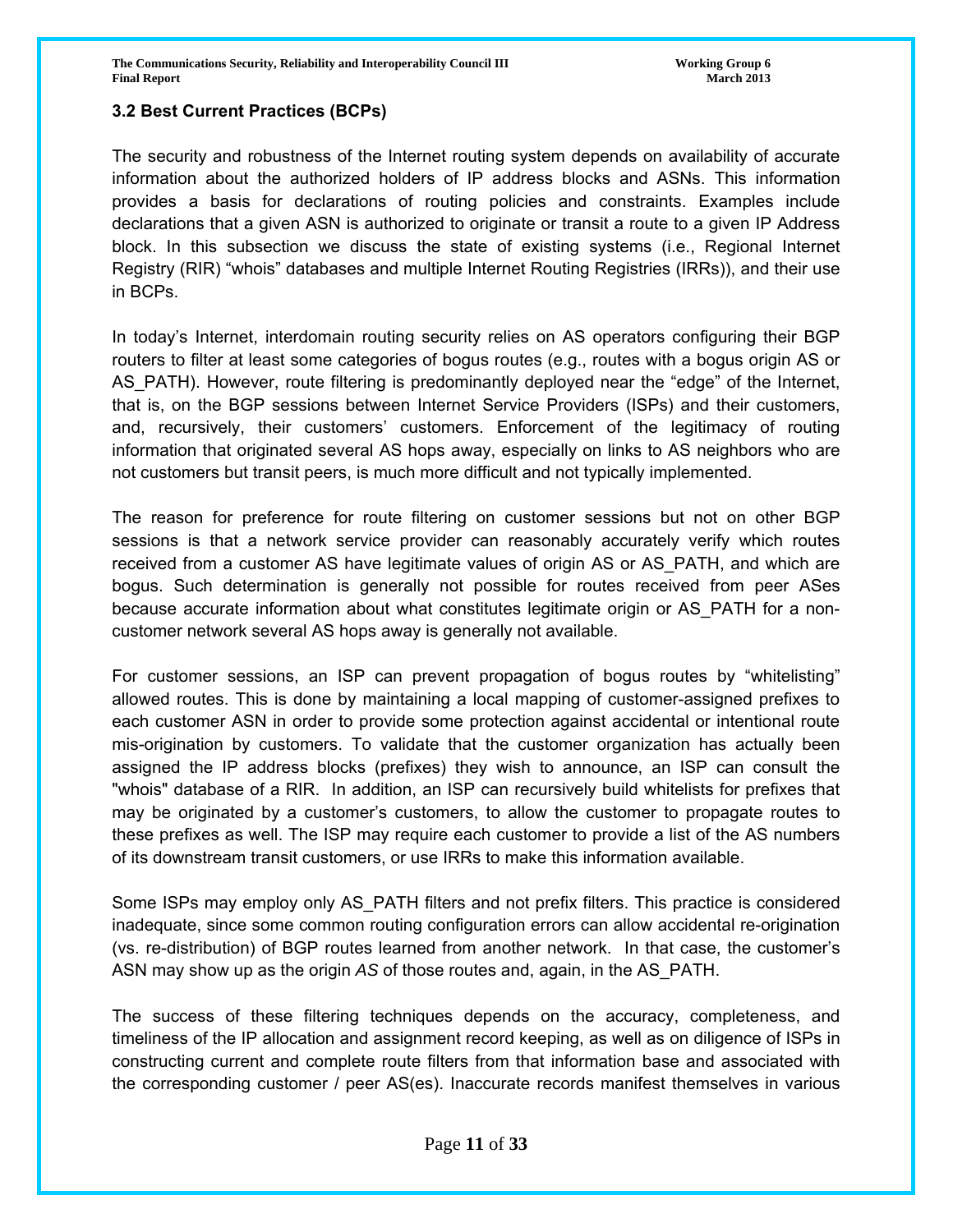ways. One simple way is that the organization name input to the RIR records, being a free-form field, does not clearly match the name provided by the customer, leading to ambiguity in the verification process. For instance, the RIR records may refer to "ABC Corp" but the ISP customer record may identify the customer as "Acme Beer Company Inc." Thus some human judgment by ISP staff is inevitably used in this process. Another source of errors are often introduced by either typographical or dictation errors, or transposed digits. For instance 192.10.2.0/24 rendered as 192.100.2.0/24.

Route filters can be generated and maintained either manually or automatically. One common automation technique is to use information stored in an IRR (Internet Routing Registry) as a means of generating filters (see www.irr.net for a listing of IRRs). Several IRRs are operated by the RIRs (ARIN, APNIC, RIPE) and the others are operated by various ISPs and other third parties, with varying degree of mirroring. The IRR records may be used as a way to check the list of prefixes a customer is asking the ISP to accept via BGP. Alternately, the customer may indicate the proper set of objects to query in the IRR for the purpose of automating filter generation. Examples include (i) Origin AS (i.e., query the IRR repository database for prefixes with a given value in the "origin" field) and (ii) AS-set (i.e., iterate through a set of ASNs or nested AS-sets keying off each AS number as an origin value). Each approach produces a list of ASNs and address blocks which can form a "whitelist" for the router configuration.

IRRs can be employed as part of an automated configuration scheme; a typical method is to run queries at regular intervals (e.g., some number of hours or days apart). Any unsupervised, fully automated scheme should provide for checking for potential errors in IRR records. The results of each run would compare the resulting list with the previous list, and then update route filters on routers if necessary. Since this method relies on published data, the integrity of this data is important. The IRRs use RPSL (Route Policy Specification Language) authentication and authorization model (see RFC 2725). The RPSL authorization generally follows the addressassignment scheme but is not always implemented (including by ARIN, the RIR serving the North American region). Most IRRs support one or more types of transactional authentication which can give a hint about who added a given record, but not an *authorization* scheme to judge the authority of a user to manipulate a record about a given resource.

The remediation of BGP routing security failures, such as stopping of route hijacking (malicious or accidental), or suppression of AS\_PATH manipulation, necessarily involves communications among distinct network providers, often in different countries or on different continents. It is currently exclusively based on ad-hoc communication channels (such as Internet Relay Chat, mailing lists, email, etc.) within the global community of experienced network engineers operating BGP routers in the largest networks. Their devotion to maintaining global reachability has been demonstrated many times. However, there are serious concerns that such a remediation mechanism may not scale to meet the reliability needs of global businesses and other organizations as the size of the Internet continues to grow.

In summary, current BGP security practices suffer from a number of limitations, many of which can be traced to the absence of complete and accurate "ground truth" about authorized holders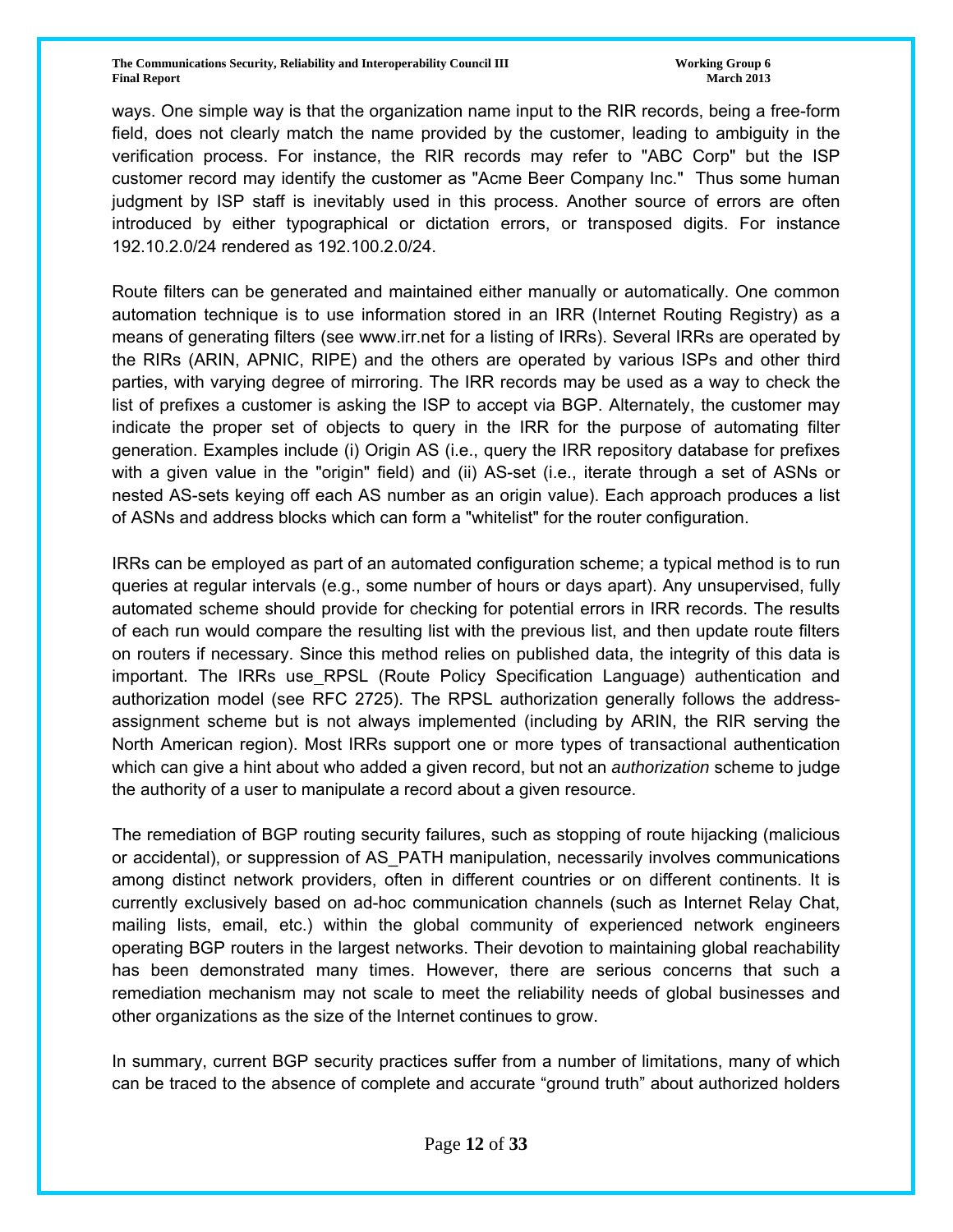**The Communications Security, Reliability and Interoperability Council III The Communications of Group 6 and Security, Reliability and Interoperability Council III Final Report March 2013**

of number resources and in particular who is authorized to announce which routes. A partial list of such shortcomings would include<sup>10 11 12</sup>:

- 1. Lack of globally unique, meaningful resource holder names and authentication procedures for IRRs
- 2. Lack of enforcement of an authorization model for registry changes
- 3. Insecure updates to the IRRs leading to proxy registrations, inaccurate data, etc.
- 4. No mechanisms to expire stale records, leading inconsistent data

Further improvements to BGP security practices have to rely on having a common notion of high quality, up-to-date "ground truth" about which AS(es) can announce routes for each IP prefix, and will depend on network operators actually using this information to detect or prevent the spread of invalid routing information. However, the IRRs will continue to play an important role in BGP security practices in the foreseeable future, and are not mutually exclusive with RPKI or similar approaches. Improving quality of the IRR infrastructure continues to be an important goal.

# **3.3 Cryptographic Approaches to BGP Security**

A more recent strategy to enhance BGP security employs cryptographic techniques based on a public key infrastructure for certification of resource ownership and validation of route attributes. Organizations participating in BGP routing can acquire cryptographically protected certificates that prove they have been assigned a given Internet number resource, such as an IP address block or Autonomous System number, and develop a robust infrastructure for certificate handling. The use of a specially designed public key infrastructure known as the Resource Public Key Infrastructure (RPKI) currently has momentum, as it provides a way for third parties to formally verify assertions related to Internet number resource holdings, and can enable resource holders to bind prefix and origin AS information in a manner that can be formally validated by third parties. There are also other proposals for securing BGP with other cryptographically protected infrastructures, such as using DNSSEC to represent route origination information in the reverse  $DNS^{1314}$ , but these are still in the experimental and research stage preceding possible IETF standardization in the future.

- http://www.caida.org/workshops/wide-casfi/1112/slides/caidawidecasfi1112\_akhan.pdf<br><sup>12</sup> Richard Steenbergen, What's Wrong with IRR ,
- http://www.nanog.org/meetings/nanog44/presentations/Tuesday/RAS\_irrdata\_N44.pdf <sup>13</sup> J. Gersch et al., ROVER BGP Route Origin Verification via DNS,
- http://www.nanog.org/meetings/nanog55/presentations/Tuesday/Gersch.pdf

 $14$  S. Amante et al., Resource Certification Using DNS + IRRs,

http://www.nanog.org/meetings/nanog55/presentations/Monday/Amante.pdf

 $\overline{a}$ <sup>10</sup> D. McPherson, S. Amante, E. Osterweil, L. Blunk, IRR & Routing Policy Configuration Considerations, Internet-Draft (2012)

 $11$  A. Khan, Hyun-chul Kim, Ted "Taekyoung" Kwon, How Complete and Accurate is the Internet Routing Registry (IRR)?, In 4th CAIDA-WIDE-CASFI Joint Measurement Workshop,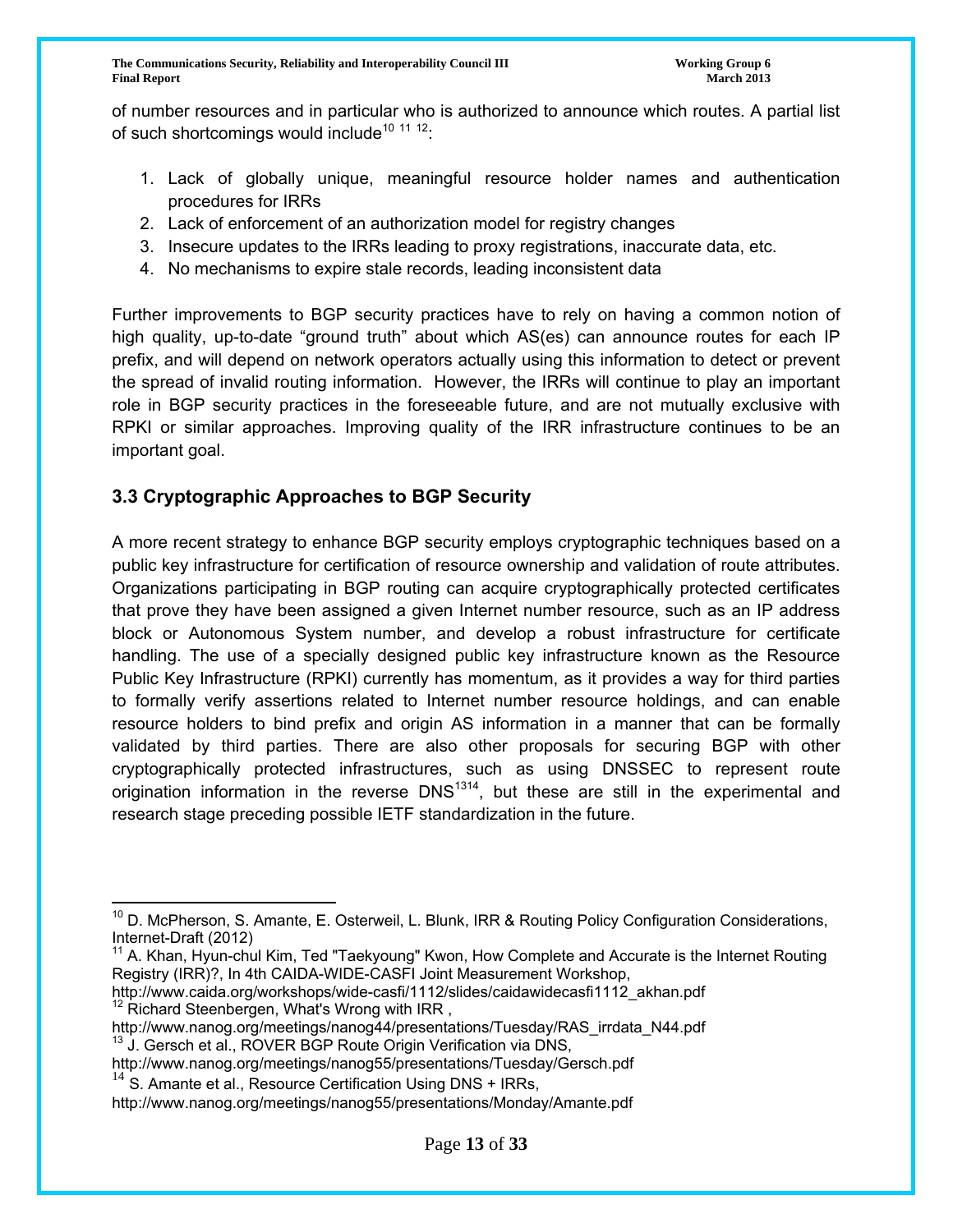The IETF's Secure Inter Domain Routing (SIDR) working group is addressing two specific categories of threats to the global BGP routing infrastructure:

- Bogus origin AS: when an AS originates a BGP route for an address block that has not been authorized by the legitimate network address block holder (route hijacking);
- Bogus AS PATH attribute that can result from unauthorized insertion or deletion of ASNs to falsify the recorded sequence of ASNs transited along the route, to encourage or discourage other ASes from selecting the route.

Origin validation is amenable to incremental deployment, since the technology does not require any changes to the BGP protocol itself. In addition, origin validation protects against bogus routes caused by accidental misconfiguration (e.g., an AS inadvertently originating the wrong IP prefix), and is represents a first step toward more complete security solutions. As such, the rest of this report focuses primarily on establishing "ground truth" for which ASes can originate each IP prefix, to enable origin validation.

While origin validation handles the simplest BGP security incidents, route leaks<sup>15</sup> and more sophisticated attacks that manipulate the sequence of ASes in the BGP AS\_PATH attribute may still be effective, as long as the attacker ensures that the origin AS matches an authorized origin for the prefix in question. While the SIDR working group is designing and standardizing techniques for cryptographic protection of the path information, the standardization process for path validation is not yet complete, and implementations of the technology are not yet available. In terms of cost, path validation would require software upgrades to the routers to perform the necessary cryptographic operations. Router hardware upgrades may be necessary as well, since the signing and validating of routes requires additional processing and memory. Current discussions indicate that the future of BGP security extensions to cryptographic path validation is not yet settled.

#### **3.3.1 Resource Public Key Infrastructure (RPKI)**

The Resource Public Key Infrastructure  $(RPKI)^{16}$  provides a way for the holders of Internet number resources (that is, IP addresses and AS numbers) to formally demonstrate their right to use these resources, to bind prefix and origin AS information, and for third parties to verify assertions made about these resources. The RPKI uses restricted X.509 v3 certificate profiles, with a number of specially designed extended attributes chosen for routing security purposes.

The RPKI is a hierarchy of certificate authorities intended to map onto the existing administrative hierarchy for allocating the number resources (from ICANN/IANA to RIRs, RIRs to NIRs or LIRs, NIRs or LIRs to their customers and so on). These certificate authorities can sign other certificates and attestations, or revoke the issued certificates if they wish. Certificates will also expire after a period of time if they are not explicitly renewed. The primary purpose of

<sup>&</sup>lt;sup>15</sup> D. McPherson, S. Amante, E. Osterweil, Route Leaks & MITM Attacks Against BGPSEC, Internet-Draft (2012)

 $16$  See RFCs 6480-6488, 6492, 6493.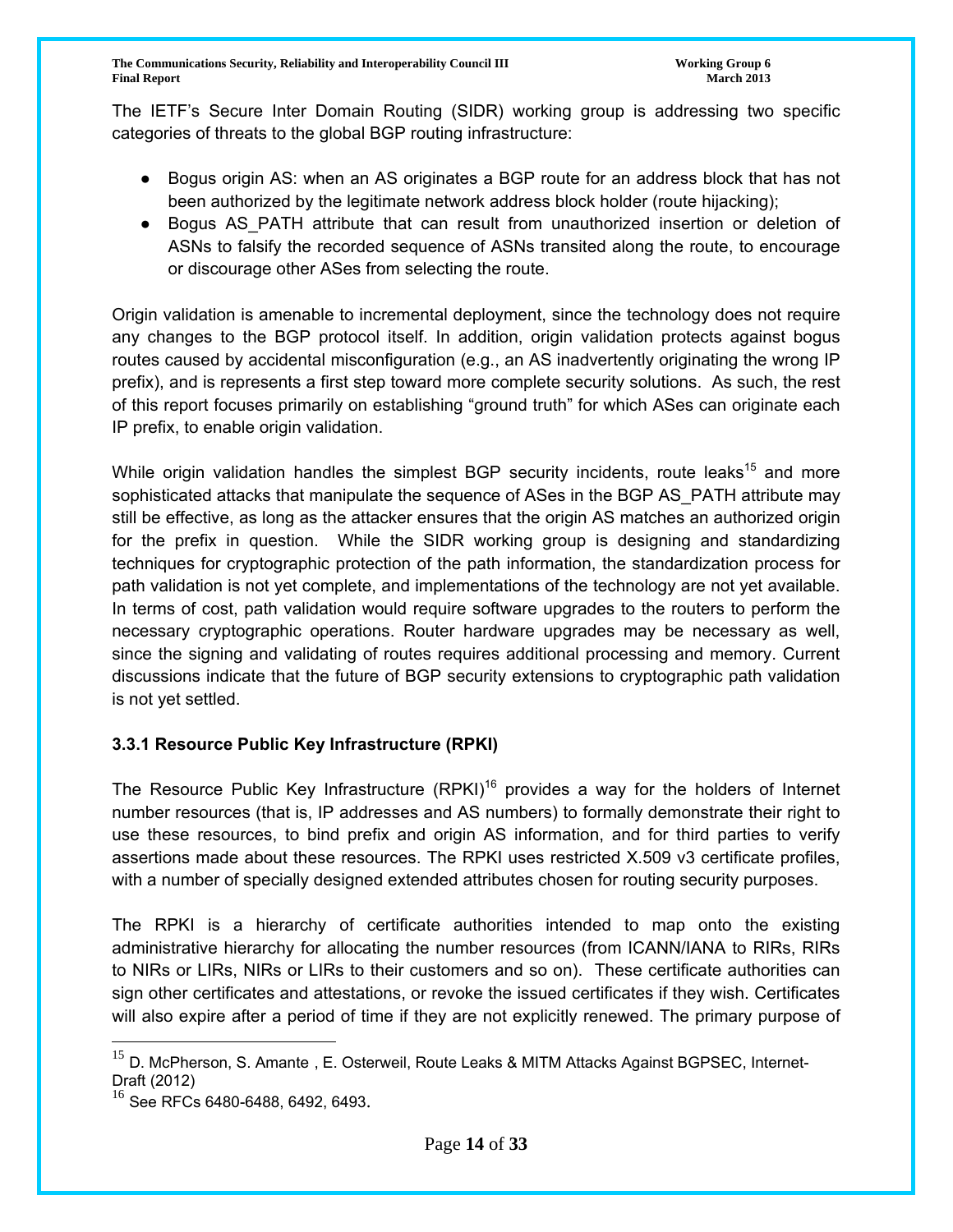the RPKI is to validate the authority to use IP number resources, not the identity of individuals or organizations responsible for these resources. For IP address blocks, the address block holder would sign a Route Origin Authorization (ROA) certificate authorizing a designated ASN to originate a route for the IP address block.

All Regional Internet Registries (RIRs) are now offering RPKI services to their members; in North America, the American Registry for Internet Numbers (ARIN) started a pilot RPKI service in 2009, and an initial operational service in 2012. To date, all five global RIRs offer what is known as a "hosted" model. While most RIRs have plans to roll out a full delegated model, that has not happened to date.

Like the currently operating IRRs, the RPKI relies on participation of network operators to populate the repository databases. Yet, the RPKI has several advantages over existing IRRs that can help make the data more accurate and complete. It is relevant that RPKI could be used to improve the existing IRRs, which could quite rapidly improve interdomain routing security by the virtue of the IRRs role in Best Current Practices.

- First, today's IRRs do not have a common, strong authorization model. As a result, change control and authorization in many IRRs is difficult to enforce or verify, leading to questionable data. In contrast, the RPKI has a stronger trust model, where only a party whose authorization is verifiable via the chain of trust can make declarations on behalf of the holder of a specific number resource.
- Second, IRRs operated by parties other than RIRs have no reliable means to validate if an IRR registrant is the authorized holder of the number resource being registered. But this can remedied by RPKI.
- Third, the existing routing registries have no mechanism to automatically delete, or even to identify, stale information. In contrast, the RPKI can remove expired information, or revoke certificates when number resources are re-assigned or removed from allocation as the necessary information and mechanisms are implicit in the data objects and associated infrastructure operations.

The RPKI is not a replacement for the whois databases or all of the capabilities of IRRs. In particular, the identifying information (abuse contacts, etc) and information needed for conduct of business (organization names and addresses, etc), will continue to be needed but is not provided by the RPKI. Additionally, the IRRs index their data in a way that is amenable to enumeration of prefixes with a common origin attribute, which is key to their use for generating prefix-filters on BGP sessions. In short, RPKI has not been designed for storing routing policies for use in building customer filter trees filtering like the IRRs.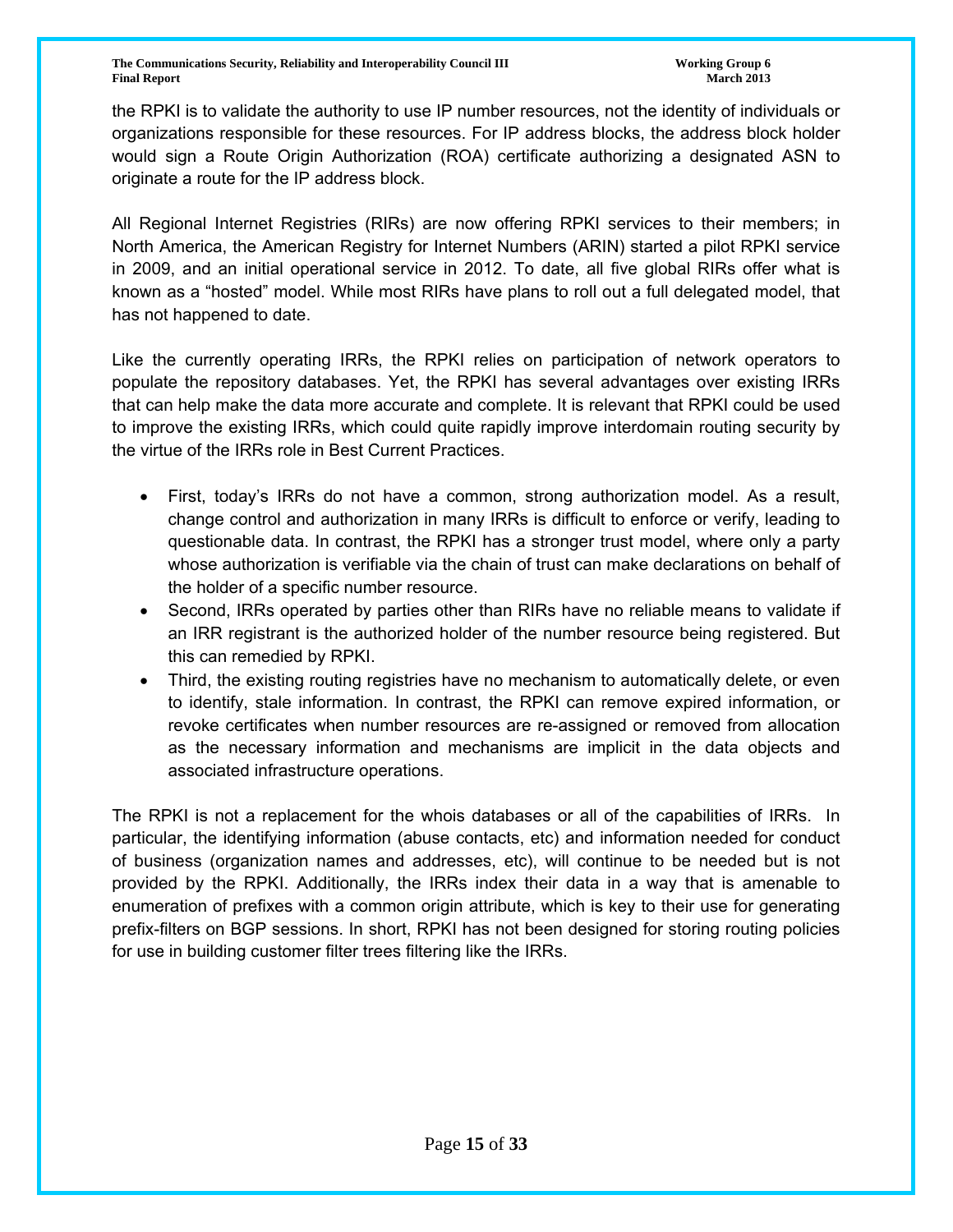#### **3.3.2 Origin Validation Using RPKI Data**

A ROA authorizes an AS to originate BGP update messages for one or more address blocks. Thus any BGP update message received can be compared to the set of validated ROAs (i.e., those whose signatures have a valid certificate chain leading to the configured trust anchor). This process, known as "prefix origin validation," results in an update being categorized as:

- *valid***:** the origin AS matches a valid ROA for the IP prefix;
- *invalid***:** the IP prefix has valid ROAs, but none match the originating AS;
- *unknown*: the IP prefix is not described in any valid ROA, and is not a more specific prefix of any valid ROA.

While the meaning of the first two categories should be obvious, the "unknown" result exists to accommodate partial and incremental deployment scenarios in which the RPKI data to classify the route is not in the system.

How an AS or BGP router uses RPKI information (e.g., to build offline filters, influence local preferences, or to flag certain routes) is always a matter of local implementation and routing policy. For routes that are found to have invalid origins, example reactions might include:

- generate a notification to network operations staff;
- assign a lower preference to the route in best path selection; or,
- reject the route.

These example policies demonstrate a range of responses from strictly advisory to directly affecting the reachability of an address block. It is expected that ISPs would adopt use of RPKI techniques in a staged manner, progressing along this range of actions as trust and confidence in the underlying RPKI and registration information systems increase.

# **4. Recommendations**

Any deployment of RPKI-based origin validation should be based on a "ground truth" of which ASes can announce each IP prefix. This section discusses four main ways to achieve that goal. First, we discuss ways to improve the accuracy and completeness of public and certified records of numbered resources. Next, we outline how ASes can pursue a staged deployment of origin validation, based on participation in RPKI and "out of band" usage of RPKI data as part of existing operational practices. Then we outline some of the new risks introduced by hierarchical resource certification systems, as well as possible ways to mitigate those risks. Last, we identify security metrics and associated measurement techniques that can track the deployment of RPKI and origin validation, detect configuration mistakes and intentional manipulations of the RPKI, and generally raise the confidence of network operators in the accuracy and robustness of the RPKI.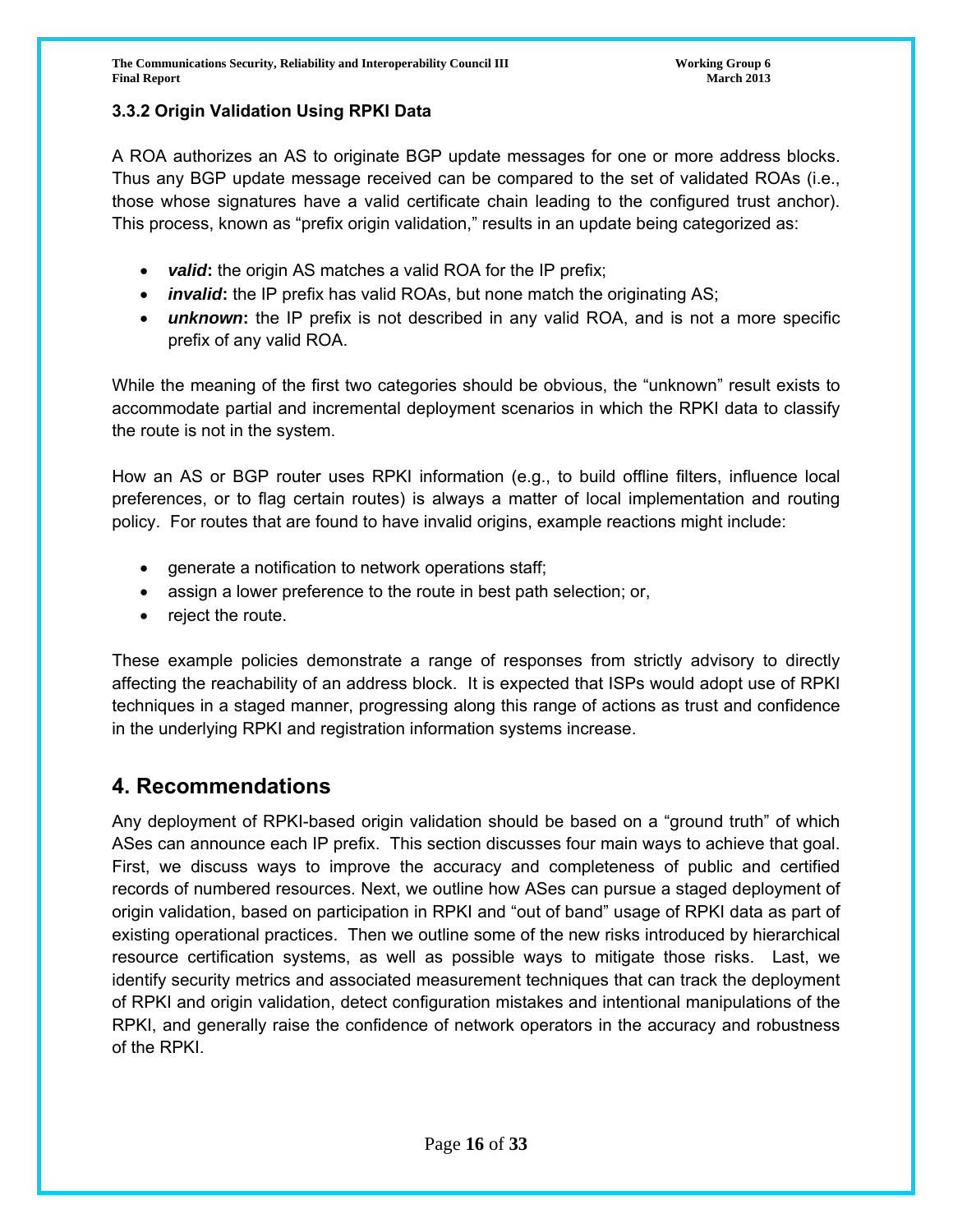#### **4.1 Accurate Records About Number Resource Holders**

All techniques for improving the security of interdomain routing rely on authoritative, accurate, and verifiable information about which Autonomous Systems are authorized to announce routes to which IP Address Blocks. To have a firm notion of "ground truth," AS operators should publish accurate and timely information about their IPv4 and IPv6 address blocks in Internet Routing Registries (IRRs). More accurate IRRs would naturally improve on existing routing security practices during the incremental deployment of RPKI, while also capturing important information (such as information about organization name of a resource holder and human points of contact) that may not be present in RPKI records. To have truly verifiable information about numbered resources, North American AS operators can certify their numbered resources using the RPKI service offered by ARIN. To prevent conflicting RPKI records under different RIRs, AS operators and the larger BGP security community should encourage implementation of the single global "root of trust" envisioned for the RPKI. Otherwise, different parts of the RPKI could store inconsistent records concerning the same numbered resources, and that would compromise the reliability of (and confidence in) the RPKI.

**AS operators should ensure their Internet Routing Registry (IRR) records are public, complete, and up-to-date:** Having a common, public notion of "ground truth" for identifying bogus routing information is a prerequisite for all BGP security solutions. We recommend that every AS operator ensure its IRR records are public, complete, and up-to-date. ISPs that assign portions of their address space to customers should register and maintain accuracy of these address assignments in IRRs as appropriate. Although many IRRs mirror one another, there is really no authoritative list of "primary" registries, and an AS operator may need to input their data to multiple IRRs to ensure their information is widely available. This still does not address how conflicting records should be resolved among IRRs. It would be useful to develop a specification of how/where to do this in the IRRs, what parts can be validated, and who and how would validate them.

AS operators can take these steps without delay, since they do *not* depend on learning or deploying any new technologies or systems (such as RPKI). It is important to note that the emergence of RPKI does *not* diminish the need for the IRRs, since (i) many AS operators use IRR data to construct route filters as part of today's best current practices and (ii) IRR data includes important information, such as organizational identity, address and point of contact information, that is *not* available in the RPKI but will continue to be required for interdomain routing security.

**AS operators should use the Resource Public Key Infrastructure (RPKI) to certify their numbered resources:** Looking forward, the RPKI offers a more rigorous and verifiable system for number resource certification. AS operators should begin to certify their number resources. In the case of North America, ARIN currently offers a hosted RPKI service, and intends to offer a fully delegated RPKI service at a later date. AS operators can use ARIN's RPKI service to generate (i) resource certificates that cryptographically verify that a resource has been allocated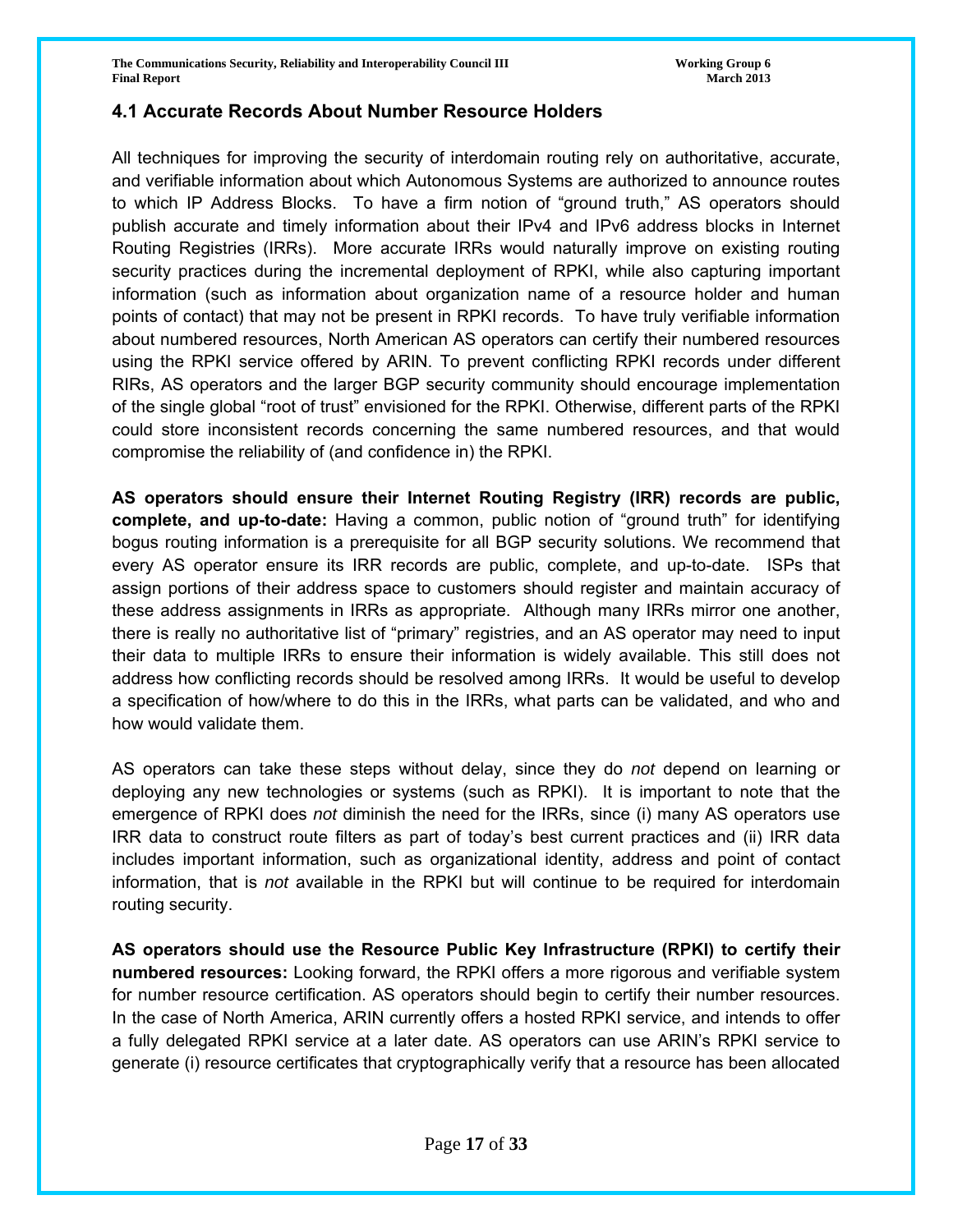or assigned to a specific entity and (ii) Route Origin Authorizations (ROAs) that specify which AS(es) may originate a specific IP address or range of addresses.

**AS operators and the larger BGP security community should encourage a single global "root of trust" for the RPKI**: The working group recognizes that, during the early stages of deployment, the RPKI may have multiple trust anchors ("roots"). However, for a global resource certification to be most effective, AS operators should stand with the Internet Architecture Board  $(IB)^{17}$  in encouraging the Regional Internet Registries (like ARIN) and the Internet Assigned Numbers Authority (IANA) to create a *single* root trust anchor for the RPKI, and ensure that the trust anchor is strictly aligned with the Internet number resource allocation hierarchy. Otherwise the onus for conflict resolution would fall to AS operators, who have no capability to resolve these conflicts. Furthermore, with no global root, any of the multiple trust anchors could assert, either intentionally, via error or through compromise, holdings of resources they have not been allocated. Having a global root would also help resolve issues that no one RIR can handle alone. An important example is the large amount of "legacy" IPv4 address space that was allocated before the RIRs were created. The RPKI root should provide RPKI services for the legacy IPv4 address holders.

# **4.2 Cautious, Staged Deployment of RPKI Origin Validation**

Securing the global routing system using data from a resource certification system such as RPKI adds a new large and complex component to the list of factors on which the operational routing system must depend. Integration of this new infrastructure component to the global routing system unavoidably creates new failure modes, thus any deployment process must strive not only to increase security of the existing infrastructures, but also to reduce opportunities for creation of new vulnerabilities. It is important to note that even ASes that do not use the RPKI data would be affected by the way *other* ASes use this information to select and disseminate BGP routes.

The major dependencies exhibited by the currently proposed resource certification system (RPKI) are as follows:

1. Dependencies within the existing hierarchical system of business relationships for allocating IP addresses and AS numbers.

Currently, the Internet Corporation for Assigned Names and Numbers (ICANN) and the Internet Assigned Numbers Authority (IANA) allocates large blocks of globally unique IP addresses to five Regional Internet Registries (RIRs), which cover all regions of the world. Subsequently, the RIRs delegate large portions of their address space to National Internet Registries (NIRs) or Local Internet Registries (LIRs) that include the ISPs, content providers, or large enterprises. This hierarchy for delegating IP address blocks was created with two simple goals: (i) to enable aggregation of IP prefixes to make the

 $17$  http://www.iab.org/documents/correspondence-reports-documents/docs2010/iab-statement-on-the-rpki/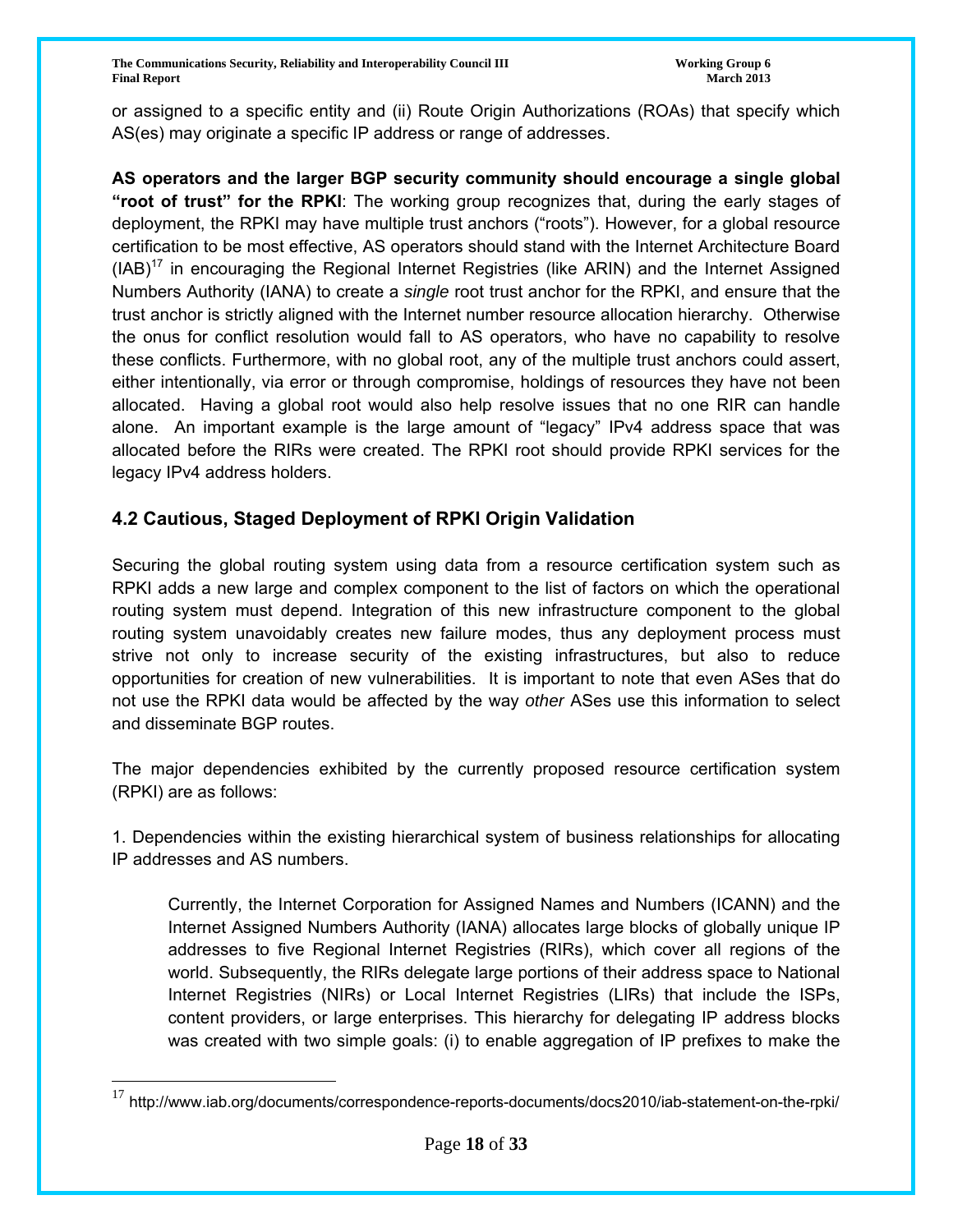routing system scalable and (ii) to provide an ability to adapt IP address allocation policies for particular regions, based on the needs of a very broad, multi-national, and, in some cases, multi-regional constituency of ISPs, content providers, and enterprises operating within those regions. In short, IANA sits at the root of an overall number allocation hierarchy with RIRs just below IANA, followed by NIRs and LIRs/ISPs at the lower branches of the allocation hierarchy tree.

2. Dependencies in the distributed RPKI repository systems, or similar systems.

The RPKI is a specialized version of the X.509 PKI certificate system designed to map CAs to the hierarchy of organizations allocating and assigning number resources, as a natural extension of their current practices. However, the repositories of published RPKI objects may either follow the same IP address allocation and assignment hierarchy or be outsourced as a hosted service in the case that the organization at a particular point in the allocation or assignment tree cannot or does not want to operate the requisite systems themselves.

3. Dependencies on the distributed system for transforming the distributed RPKI repository records into routing policy.

This set of dependencies is comprised of processes or protocols for fetching the RPKI data (e.g., certificates, ROAs, certificate revocation lists, manifests, and so on) from the distributed repositories to AS operators for use in their implementation of BGP route filtering. These repositories are potentially maintained at each branch in the number resource allocation or assignment tree. The data retrieved is used by network operating organizations and subsequently transformed into local instructions used to make routing policy decisions on learned routes in the operator's network, at each router in their network. Each ISP, content provider, or enterprise may choose its own policies for using (or not using) the RPKI information in routing policies.

We also observe that currently not enough is known about scaling properties and performance of synchronization of the distributed RPKI repositories (using rsync or similar techniques).

A concern opened up by any new critical database system that may control interdomain routing is its vulnerability to Denial of Service attacks. Protection is provided by significant redundancy, analogously to redundancy and use of BGP anycast for key DNS servers, such as root servers. This will significantly increase the cost of deploying RPKI and similar security solutions.

The risks exhibited by critical dependencies in the combined RPKI and BGP infrastructure bring two recommendations.

**● Independently of the RPKI infrastructure becoming available, network operators should not give up maintaining their local autonomy, and should remain solely**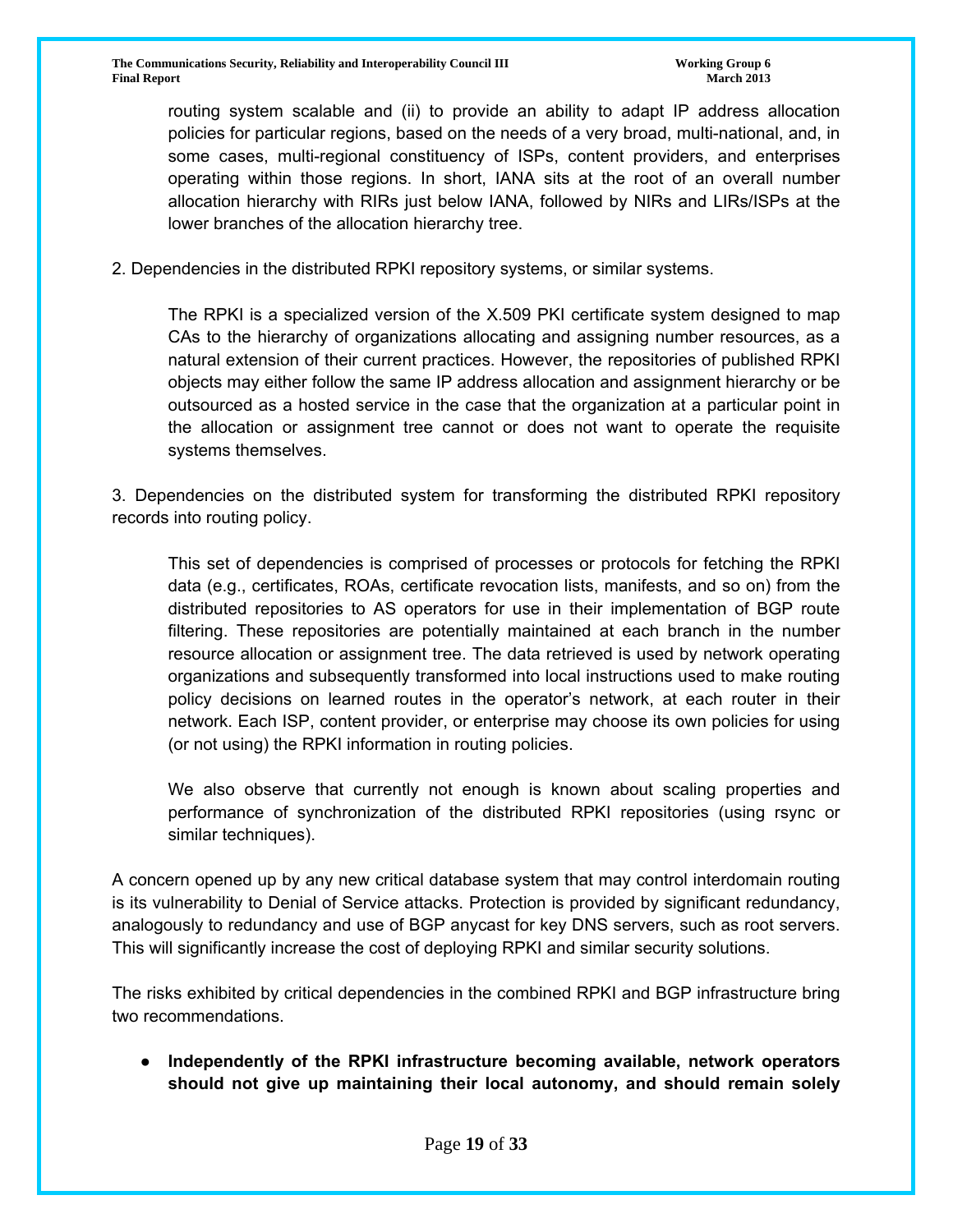**responsible for setting their own routing policies, just as they are today (without RPKI).** 

**● Network operators should delay configuring their BGP routers for automatic rejection of routes deemed invalid in RPKI caches until they have significant trust in the accuracy, incorruptibility and reliability of RPKI infrastructure.**

In particular, it is always assumed that the action a BGP speaking router should take upon receiving a route that is invalid according to the RPKI is a local policy decision. Network operators may choose to apply the RPKI data in their network policies in whole or in part, and there should be no compulsory requirement for AS operators to use the RPKI data in routing decisions. It is expected that stages of RPKI adoption would follow the establishment of trust and confidence in the operation of the global RPKI system. The manner in which RPKI records are used by network operators is expected to evolve over time.

Importantly, a staged deployment not only allows network operators to gain experience with RPKI, but also substantially reduces the risk that naive or intentional corruption of records in RPKI would cause reachability problems.

# **4.3 Mitigating Risks Inherent in RPKI**

Widespread participation in the RPKI could make the Internet routing system more secure by providing accurate information about which ASes are authorized to originate routes for each IP prefix. However, if the RPKI becomes a critical piece of the routing system infrastructure, inaccuracies in the RPKI data have the potential to impact the reachability of IP address blocks on the Internet, including those address blocks within which the RPKI repositories reside, as well as systems that enable access to the RPKI such as the DNS. In particular, the RPKI introduces new risks of (i) increased operational complexity and potential for misconfigurations and (ii) deliberate manipulations by parties that want to target specific Internet Service Providers and their customers. These risks could adversely affect the openness, robustness, and reliability of Internet communication in manners for which they are not vulnerable today. It is important to note, however, that misinformation in the RPKI will not *necessarily* harm reachability of IP address blocks, depending on how ASes use the RPKI data in their routing decisions. The working group has several recommendations to help mitigate these risks.

#### **4.3.1 Operational Complexity and Misconfiguration**

The current interdomain routing system is fairly complex. The RPKI introduces a new layer of complexity to the system that gives rise to the following two concerns:

1. **Building expertise:** Developing the expertise that is required to run the RPKI may well render the overall routing system more prone to failure and decrease connectivity overall, at least in short run, while operators gain experience with the new systems and operational procedures required to transition to RPKI. While this is true of any transition to a new network technology (e.g., IPv6, DNSSEC, etc) there is a particular concern that the deployment of the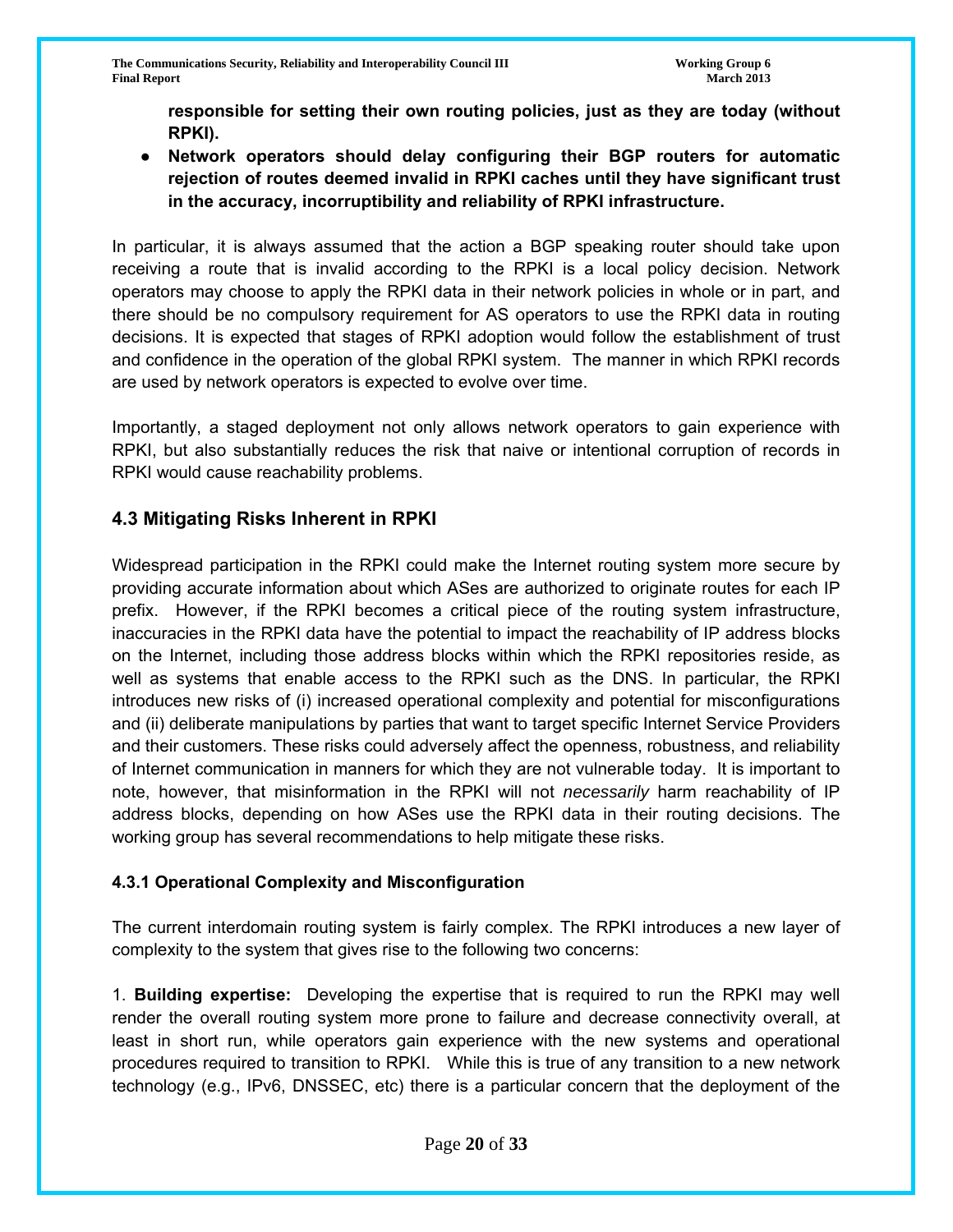**The Communications Security, Reliability and Interoperability Council III The Communications of Group 6 and Security, Reliability and Interoperability Council III Final Report March 2013**

RPKI requires operators to maintain a certificate authority for their resources (or rely on hosted models), a function that requires the development of new expertise, specialized systems, and operational procedures that are outside the typical area of expertise of most operators. Indeed, the complexity of running a certificate authority suggests that some organizations might move to a `hosted model' for RPKI where maintenance of their certificate authority is outsourced to a third party; the control placed these third parties is another subject for concern, as discussed in Section 4.3.2.

2. **Misconfigurations:** Like any system, the RPKI may be subject to misconfigurations and mistakes when data is input and interpreted. Thus, there is a longer-term concern that misconfigurations of the RPKI can impact IP address reachability. Two misconfigurations of particular concern include (1) failing to issue a new certificate before an existing one expires, and (2) issuing a new ROA for an IP address block that causes routes for its sub address blocks (that do not yet have ROAs) to become invalid. (The latter misconfiguration is quite common in early deployments of the RPKI.<sup>18</sup>)

#### **4.3.2 Deliberate Manipulations**

 $\overline{a}$ 

IP address reachability can be impacted by deliberate manipulations of RPKI data. The RPKI operates in a hierarchical manner, enabling parties to digitally sign statements that they are delegating IP address blocks or authorizing ASes to originate IP address blocks into BGP. In both cases, the signing party must show a valid statement indicating that it was delegated (a superset of) this IP address block. It is possible for any *single* party above a target IP prefix in the hierarchy to *unilaterally* revoke that target IP prefix, potentially compromising its reachability. Moreover, the revoking party may not, necessarily, be in the same legal jurisdiction as the target IP prefix; this depends on the IP address allocation hierarchy, as well as the entity that controls the RPKI root keys. This is discussed at length in a recent study<sup>19</sup>; here we summarize the following: (i) the relationship between RPKI manipulations and existing techniques for delegating and blocking access to IP address blocks, and (ii) how manipulations of the RPKI might be performed, detected, and mitigated. As we discuss below, these manipulations could be the result (i) of normal business practices (e.g. reclaiming address space from a rogue customer), or (ii) of law-enforcement, government, or non-governmental pressure group wishing to block access to certain IP addresses, or even (iii) a party that abuses its position in the RPKI hierarchy.

It is recommended that a separate study be devoted to potential vulnerabilities of networked Critical Infrastructure and Key Resources (CIKR) to evaluate national security risks in this context.

<sup>&</sup>lt;sup>18</sup>Matthias Wählisch, Olaf Maennel, Thomas C. Schmidt, Towards Detecting BGP Route Hijacking using the RPKI, http://conferences.sigcomm.org/sigcomm/2012/paper/sigcomm/p103.pdf

<sup>&</sup>lt;sup>19</sup> Kyle Brogle, Danny Cooper, Sharon Goldberg, Leonid Revzin, Impacting IP Prefix Reachability via RPKI Manipulations, 2013, http://www.cs.bu.edu/~goldbe/papers/RPKImanip.pdf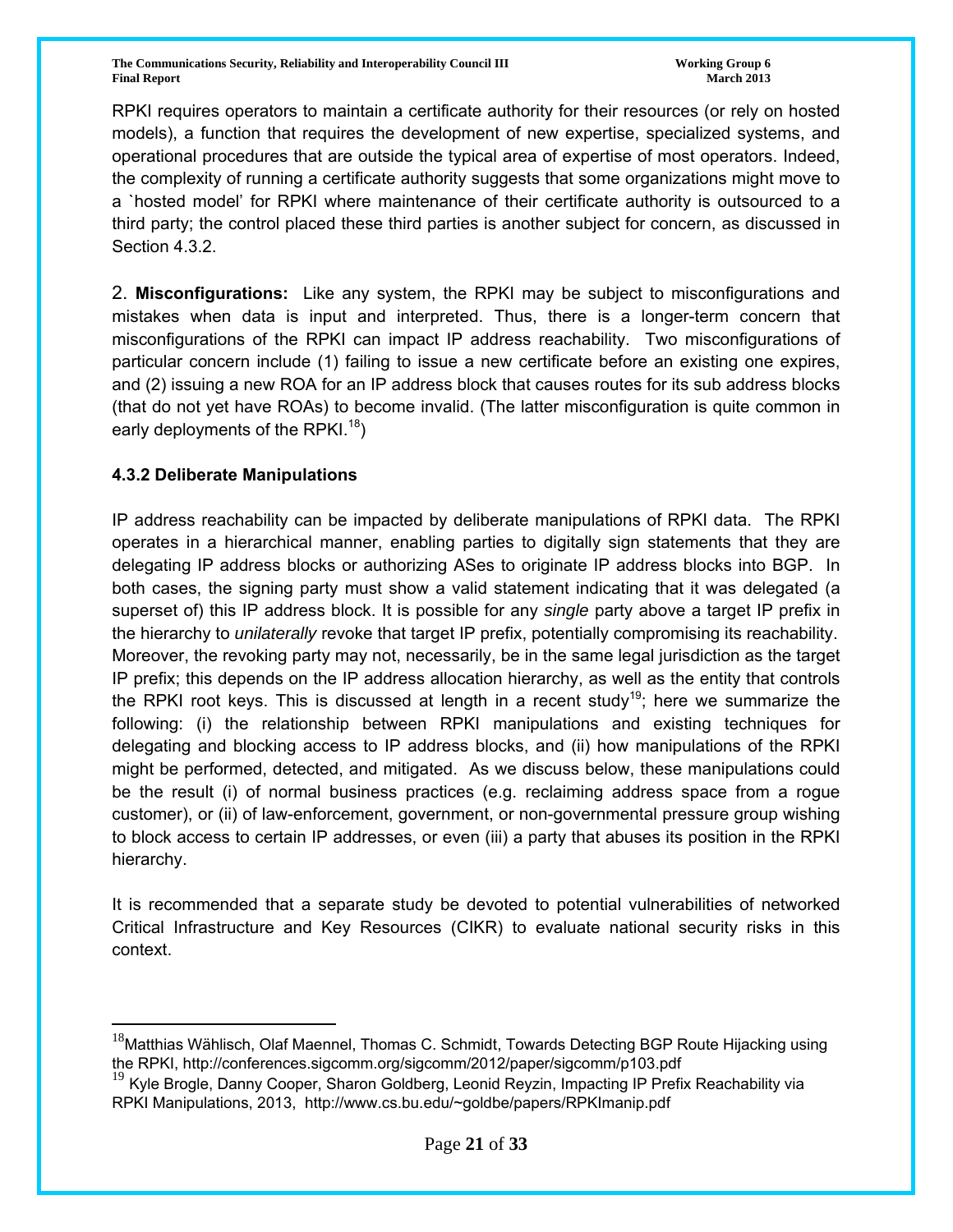### **4.3.2.1 Comparison to the Status Quo**

 $\overline{a}$ 

**Business disputes:** As transfers and leases of IP addresses become more common, business disputes may arise between the delegator of number resources and the recipient of the resource. For example, an ISP A may wish to take back number resources that it leased to ISP B because the lease has expired, or because B has failed to honor their contract with ISP A. Alternatively, ISP A may want to terminate the lease early in violation of its contract with ISP B, or because a customer of ISP B is hosting a website that is critical of ISP A. Note that ISP A does not even have to be a provider of ISP B, only the assigner of IP address resources. Today, if ISP A wants to take back its number resources, it would have to resort to non-technical means like contacting ISP B's new provider(s) and asking them not to route the prefix, or even direct negotiation with ISP B, and perhaps litigation as a last resort. On the other hand, we note that this this capability of the RPKI may appear attractive to ISPs frustrated with the ineffectiveness of current means for reclaiming address space from former customers or customers in violation of their agreement.

**Blocking access to resources:** In any jurisdiction in the world, a law-enforcement organization, governmental agency, or a non-governmental pressure group may desire to limit reachability for a particular resource on the Internet. There are numerous ways to effect this change. Perhaps the most common is intra-AS or intra-country censorship (e.g., traffic interception, TCP resets, or interception of DNS responses), but these approaches are intended to impact only the Internet users in the censoring AS or country. There have also been numerous high-profile cases of DNS takedowns - when records are removed from DNS name servers - that have a global impact, preventing a target domain name from being resolved to its IP address by users anywhere in the Internet (see for the example, the "bodog" incident<sup>20</sup>). However, during a DNS takedown, the target is still reachable by its IP address (at least by savvy users that know to specify the IP address explicitly). Moreover, the target may change its domain name in order to use a DNS server in another jurisdiction.

In contrast, routing-based methods for blocking access to Internet resources are arguably more drastic, because they can prevent an IP prefix from being reachable by large swaths of the Internet (see Section 4.3.3). Routing-based blocking can be accomplished today, and has been, through compelling a responsible ISP by a lawful order or otherwise to stop forwarding IP packets to the targeted network address. There is concern that the RPKI increases the risk and the impact of the routing-based blocking methods, for the following reasons:

- 1 Filtering at the ISP receiving the traffic or at some intermediate ISP along the way will leave the target accessible in other parts of the Internet and, therefore, reachable via Internet proxies.
- 2 A provider may be convinced to stop routing for its customer's IP address blocks, but a customer that has multiple providers, or that holds provider-independent IP address space will have other options.

 $^{20}$  http://blog2.easydns.org/2012/02/29/verisign-seizes-com-domain-registered-via-foreign-registrar-onbehalf-of-us-authorities/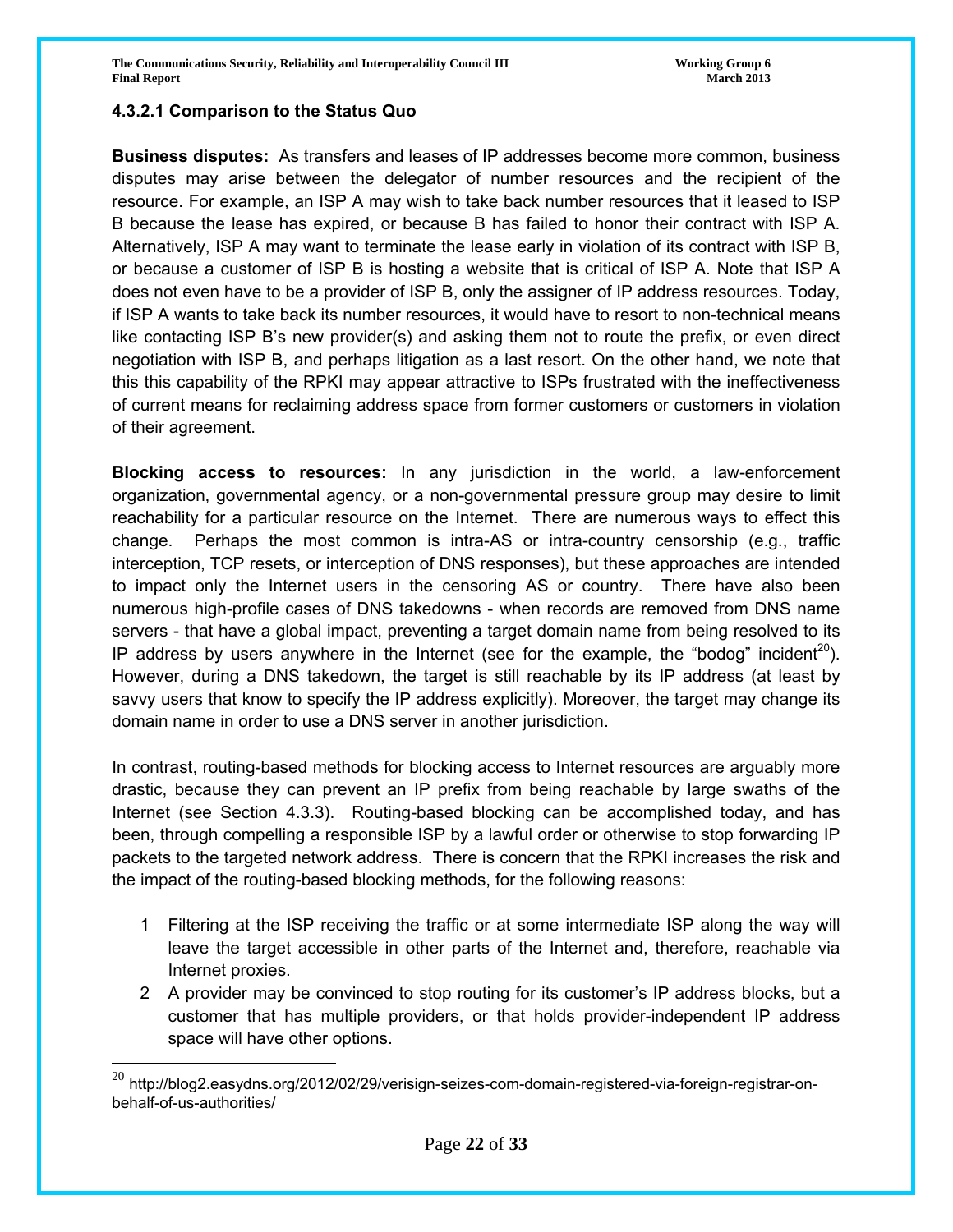In contrast, the hierarchical nature of the RPKI means that a *single party* can impact the validity of any information lower in the RPKI hierarchy, and have *global* impact on all users that rely on the RPKI data. Moreover, that party may be in a different legal jurisdiction than the target.

## **4.3.2.2 Manipulations and Detectability**

In this working group, we have found that a revoker can unilaterally impact that validity of any information below it in the RPKI hierarchy. Namely:

- 1 A *revoker* can unilaterally make any target IP prefix that it has previously delegated, *invalid* in the RPKI using small changes that are difficult to detect, and without explicitly employing certificate revocation lists.
- 2 The revoker can also unilaterally invalidate *any* target IP prefix below it in the RPKI allocation hierarchy. This invalidation can be "surgical" in the sense that it does not have to cause collateral damage to the validity of other address space, even if the target prefix is part of a bigger delegated address block. While the revoker's actions need not cause any other address space to become invalid, these actions may, in some cases, require significant refactoring of the RPKI, and therefore may be detectable by monitors.

Details of these manipulations are presented in Section 2 of a technical report.<sup>21</sup>

It is important to note, however, that even if a revocation and/or refactoring of the RPKI is detected, it will typically be difficult for a monitor to determine intent, e.g. whether the revocation was the result of normal business practices, or abuse, or a response to legal or extra-legal pressures to block access to a prefix.

# **4.3.3 Impact of Misconfigurations and Manipulations on IP Address Reachability**

Revoking or misconfiguring a network IP address certificate or ROA in the RPKI does **not necessarily** compromise reachability for this address. The severity of the effects depends on how ISPs throughout the Internet *use* the RPKI data in their routing decisions. It is important to note that the RFCs do **not** specify exactly how parties should consume RPKI information (instead, they state that this is a matter of "local policy'' at the ISPs that use the information). It is difficult to predict how ISPs will use RPKI information in their routing decisions. The following local policies seem plausible:

- 1 Using RPKI to allow a provider to decide whether or not to originate a prefix for its customer,
- 2 Using RPKI to assign a lower preference to BGP-learned routes classified as "invalid", or
- 3 Using RPKI to filter BGP-learned routes classified as invalid.

<sup>&</sup>lt;sup>21</sup> Kyle Brogle et al., op. cit..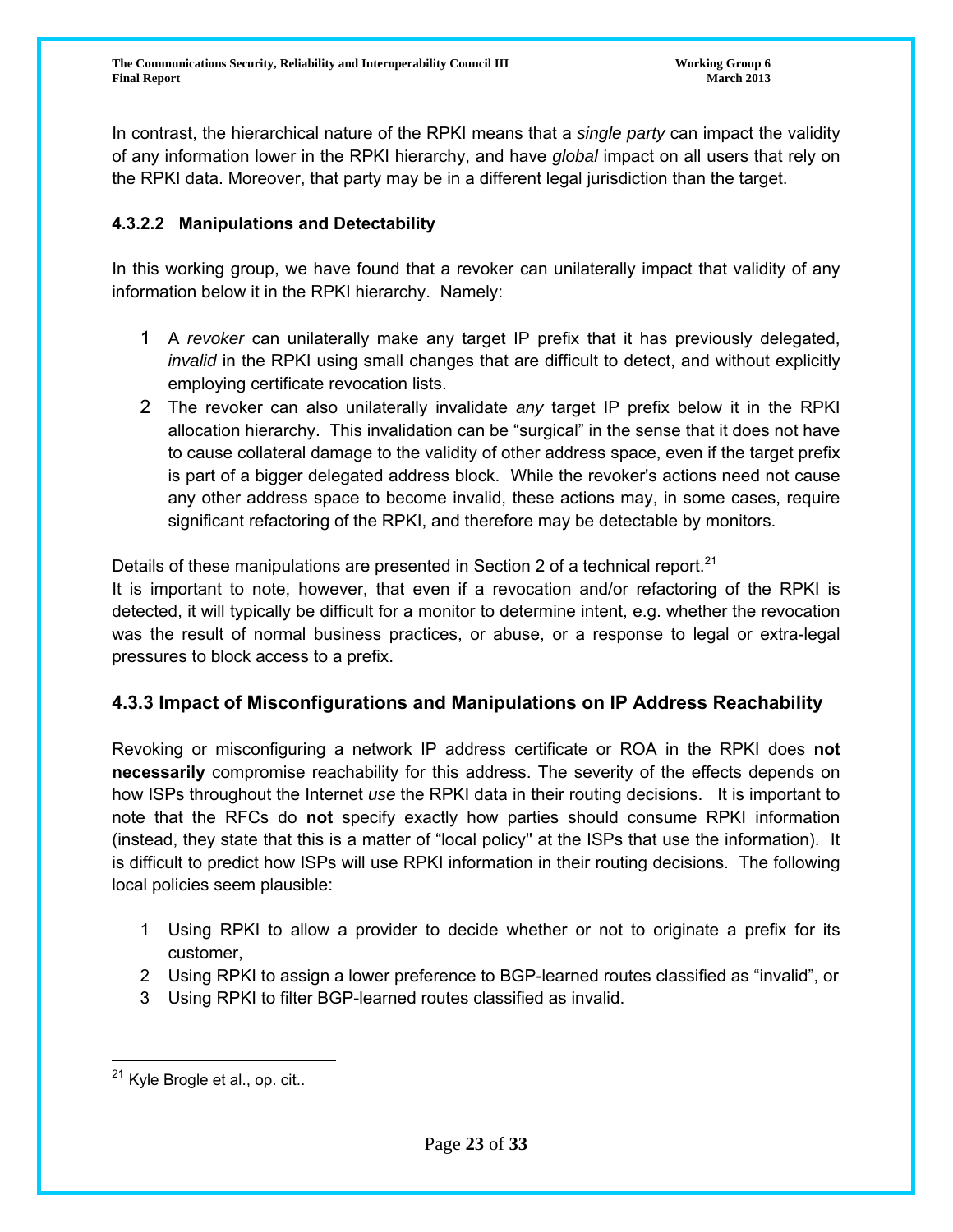While RPKI invalidation can affect prefix reachability to different degrees in each of these three cases, the impact in all cases is typically quite nuanced and discussed in detail in the aforementioned technical report. The only exception is the case where routers use a strict ``drop invalid'' origin-authentication policy, so that invalidating a target prefix unequivocally prevents it from being reachable via BGP.

Given the early stage of the RPKI deployment, it is not possible to determine the policies that ASes will eventually use. For this reason, the impact of misinformation in the RPKI on prefix reachability is difficult to quantify, and warrants further study.

# **4.3.4 Recommendations for Reducing RPKI Risks**

Mitigation of the risks of misinformation in the RPKI should be addressed by exploring means for monitoring and auditing modifications of the RPKI databases.

**Transparency of RPKI Data:** The RPKI purposefully does not standardize inclusion of data about the identity of resource holders in the resource certificates. In fact, certificate issuers may assign completely arbitrary and variable names to certificate subjects. As described to this group by people involved in RPKI design, the logic for this is twofold. First, duplicating the information already maintained in the RIR systems was thought to be redundant and subject to new potential inconsistencies. Second, inclusion of such information in RPKI certificates might lead to their misuse as identity certificates in contexts other than those intended. This latter issue was thought at the time to cause potential legal and liability concerns that could be undesirable for RIRs. Overall, such built-in lack of transparency could be a source of concern, if it is found that a tight synchronization between allocation data and RPKI data cannot be maintained. In order to build confidence in, debug and maintain this correspondence, it is important that human points of contact responsible for the operation of certificate authorities (CAs) in the distributed RPKI system are easy to identify. For this reason, we recommend that all CAs include RFC 6493 records that identify a point of contact for each CA (it is optional in the standards).

**Detecting misconfigurations when entering RPKI data:** AS operators can accidentally enter incorrect information into the RPKI, or neglect to renew certificates before they expire. We recommend that all RPKI CAs deploy tools that can help prevent RPKI misconfigurations. New information entered into the RPKI should be validated against the information already available in BGP routing tables, to detect when the addition of new RPKI information would make existing routes invalid. Tools that alert before a certificate expires will also play an important role in preventing misconfigurations. Other examples include alerts when the attestations are changed, whether for legitimate or spurious purposes. For example, RIPE already has a tool that alerts its customers of the potential impact of a requested ROA, to warn AS operators when a new ROA does not agree with the routing information seen in the operational BGP routing system.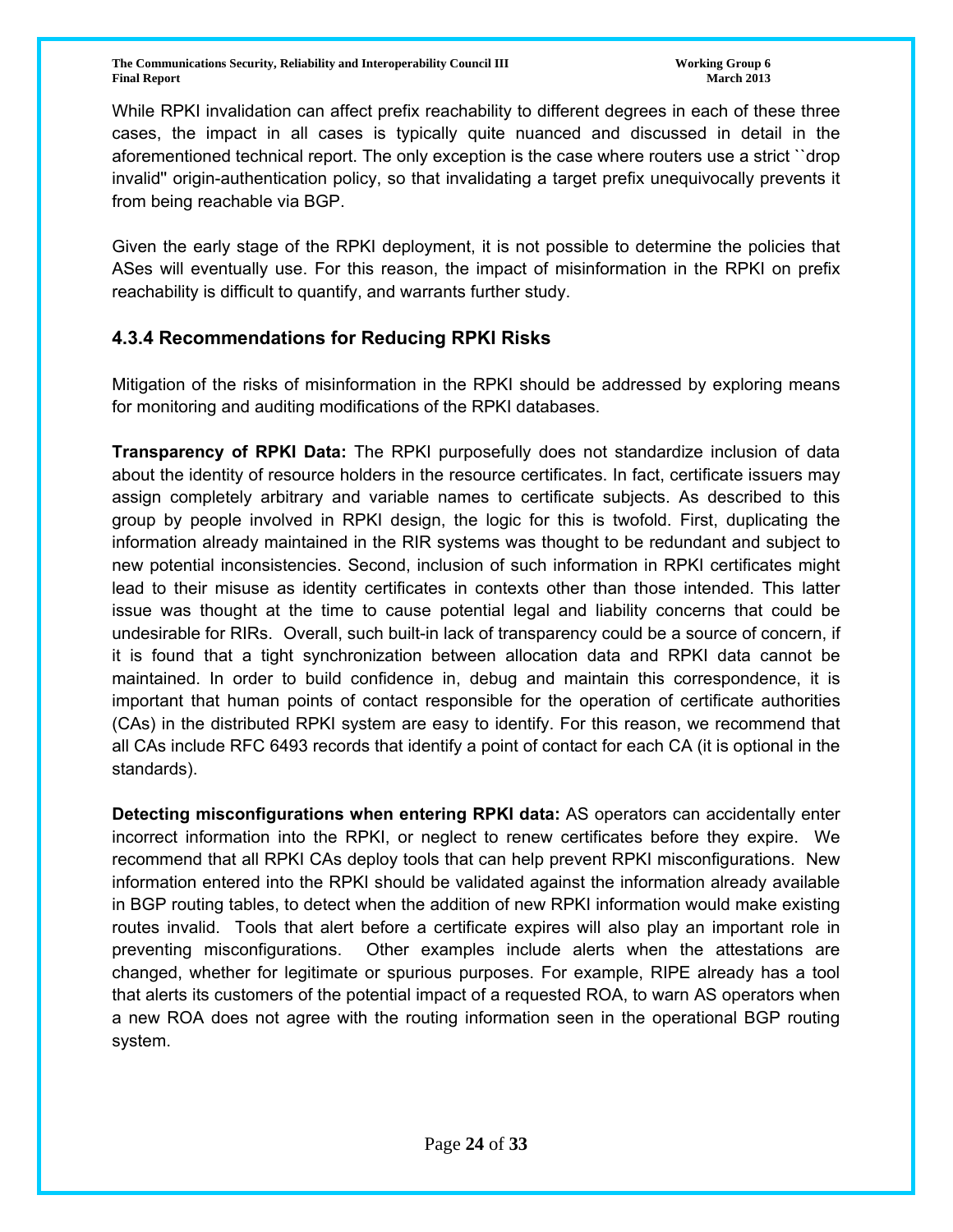**The Communications Security, Reliability and Interoperability Council III The Communications of Group 6 and Security, Reliability and Interoperability Council III Final Report March 2013**

**Flagging suspicious changes in the RPKI data**: Ongoing monitoring of the RPKI can help detect manipulations of certificates and ROAs. The monitoring should go beyond logging the revocation of certificates to include modifications and (re)issuing of ROAs. We recommend that creators of the RPKI software suites pay attention to the need for detailed logging and auditing, and that the operator and standards communities push for public sites that publish changes to the RPKI in real time, to aid in detecting and debugging problems. These sites can play a similar role for RPKI that BGP update collections (such as RouteViews and others) do for inspection and analysis of today's BGP routing tables - a way to gather data from multiple vantage points, compare the results against past history and other registries, and report the results. These sites can also play an important role in forensic analysis, through linking with other data sources (e.g. whois data). Correlation with external sources is particularly important given that it will be difficult for a monitoring and detection systems to determine the intent (e.g., normal business practice, abuse, takedown, etc) behind a refactoring or revocation in the RPKI.

**Organizations managing the RPKI hierarchy should adopt policies that encourage the open dissemination of RPKI-related data:** The RPKI data is valuable for improving BGP security, and for enabling analysis of the global routing system. Restrictions on sharing the data, or information derived from the data, could impede efforts to improve global routing security. The RIRs should offer free and open access to the RPKI data for researchers, AS operators, and others in the BGP community to perform analysis and disseminate the results without requiring formal approval.

# **4.4 Improving BGP Security Metrics and Measurements**

Quantifying the security problems with BGP, and the effectiveness of proposed solutions, is important for informing decisions about which security solutions to deploy, and building confidence in the chosen solutions. The BGP security community - AS operators, researchers, RIRs and so on - should work to improve the quality of measurements and metrics available for evaluating the BGP routing system. Today, the absence of an accurate "ground truth" makes it difficult to detect and classify BGP security incidents accurately, and clearly identify the intent of the ASes involved. Still, the BGP security community can make progress on defining clearlydefined metrics for characterizing security incidents, and using these metrics to detect suspicious routes and their possible causes. The "ground truth" provided by RPKI can enable more accurate measurements. As more ASes participate in RPKI, the BGP security community can monitor the deployment of RPKI (and quantify any reductions in BGP security incidents), as well as suspected manipulations of the RPKI data.

**The BGP security community should evaluate existing BGP security metrics, and extend them where necessary:** Despite many years of experience with BGP, the community does not routinely use well-defined metrics for identifying routing security incidents, both accidental and malicious, and quantifying their scope and impact. Generally accepted metrics are crucial for calibrating the current levels of security problems, and evaluating the effectiveness of any proposed solution. Previous studies apply a wide range of methodologies, and typically study individual incidents or short periods of time. The community does not have broad consensus on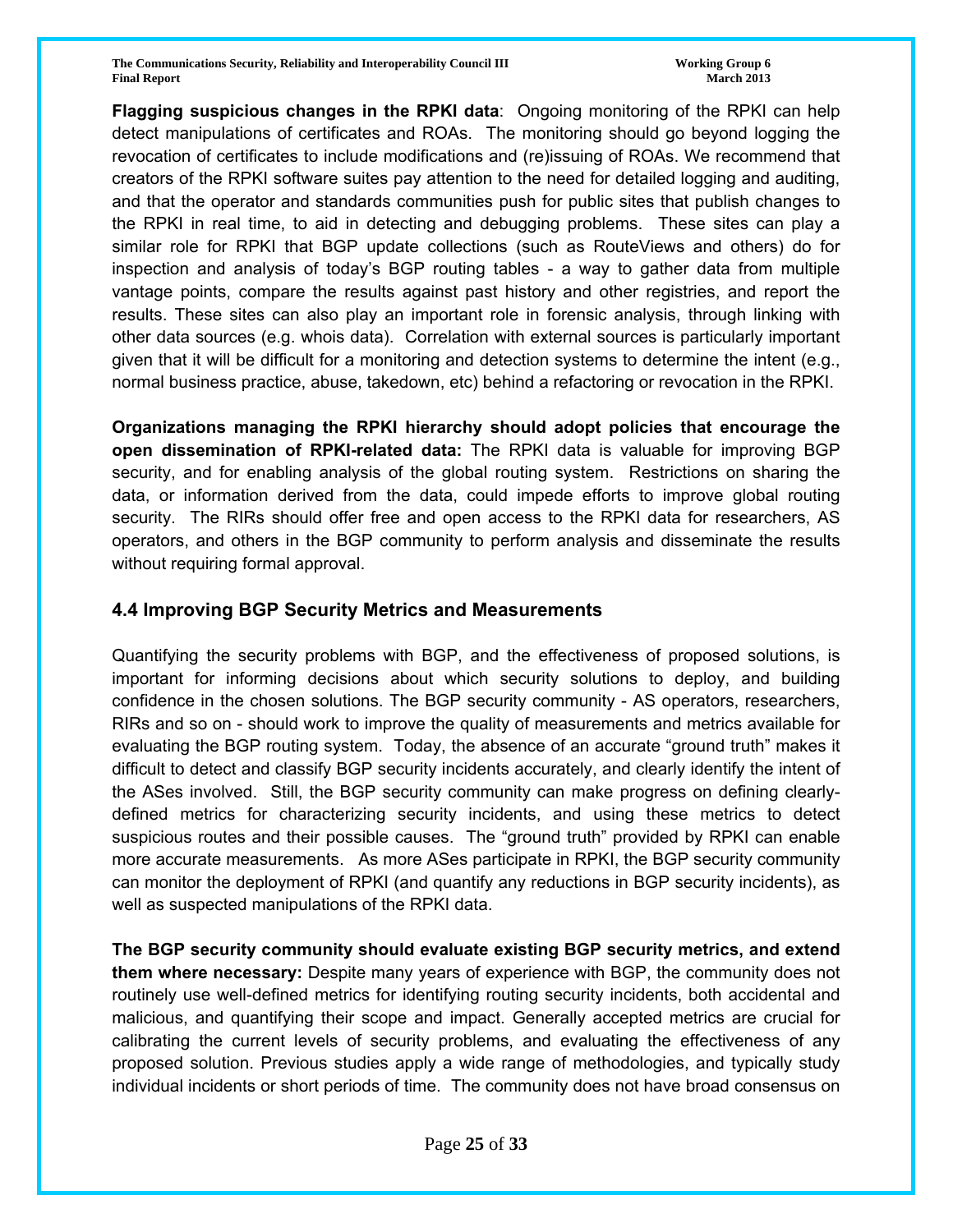which security metrics and measurement methodologies are most effective. We recommend that the community evaluate and compare existing metrics and methodologies, and extend them where necessary, to better evaluate security problems and solutions. These studies should strive to understand the limits of our ability to infer the *intent* of an AS that originates incorrect information into the routing system, such as distinguishing an accidental misconfiguration from an intentional attack.

**The BGP security community should perform continuous monitoring and analysis of BGP security incidents:** The industry needs ongoing measurements of BGP security incidents. Since we cannot have a "flag day" for deploying any security solution, deployment will inevitably take place incrementally over a period of years. We recommend *continuous* measurement of security metrics, to record any changes in the number and severity of routing security incidents of various types with the growing number of networks deploying stronger routing security solutions, and periodic reporting of the measurement results. These studies can leverage longestablished publicly available or commercial BGP update data warehouses collected from many routers worldwide, or develop additional techniques to augment current data sets.

**The BGP security community should track the participation in RPKI**: Confidence in the accuracy, completeness, and stability of the RPKI system is a prerequisite for any future coupling of RPKI data with real-time operation of the routing system. An important part of building confidence comes from monitoring the changes to the RPKI as more ASes participate and as numbered resources change hands. Throughout the deployment process, the RPKI data should be logged and audited to track deployment progress, verify the timeliness of maintaining ROAs, and compare the RPKI data with the BGP routes seen in the routing system. The BGP security community can also monitor any reduction in "unknown" or "invalid" routes for IP address blocks appearing in ROAs, to gauge whether and how the RPKI data is used to detect and prevent the spread of erroneous routing information.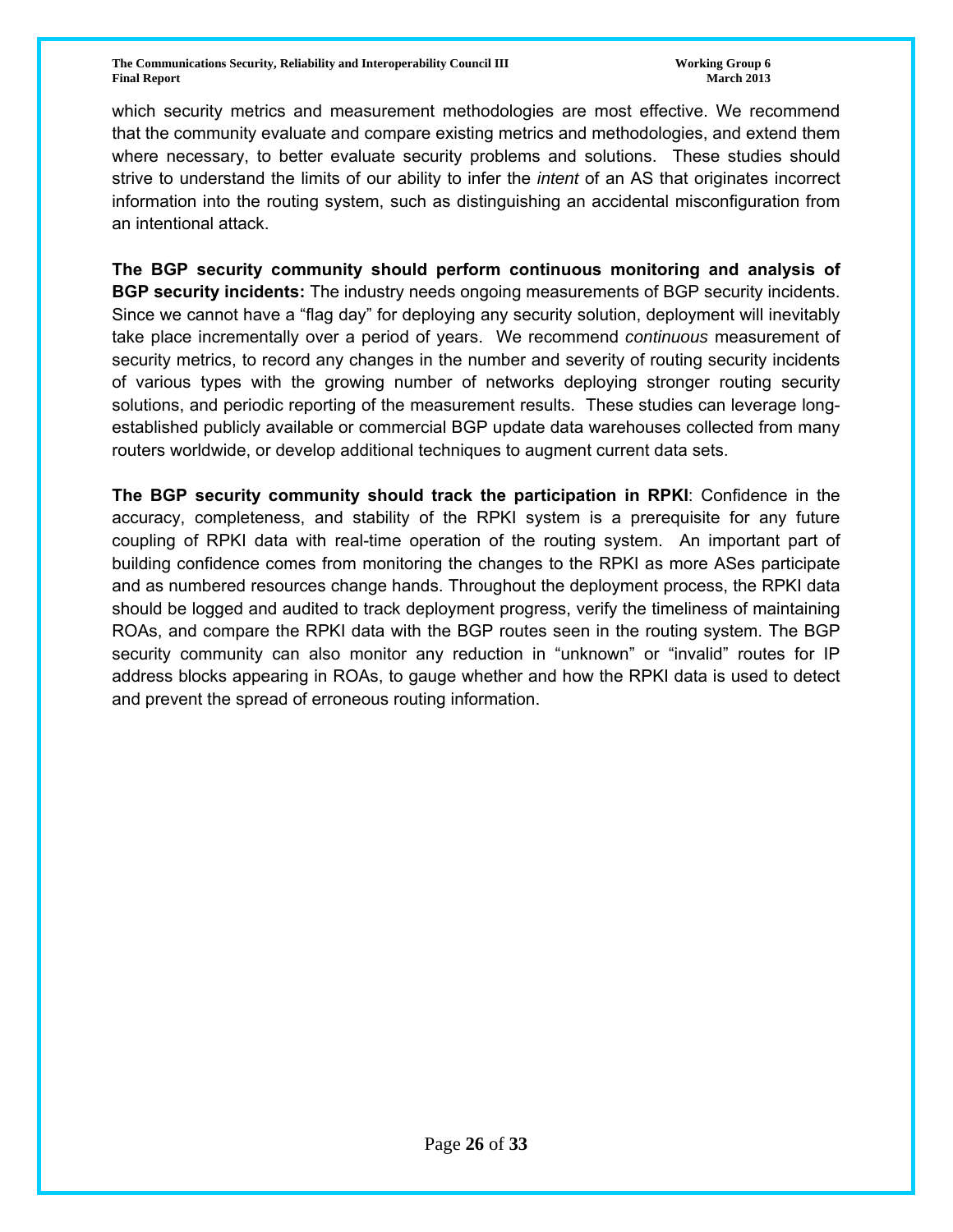# **Appendix 1: BGP Background**

This section is intended for non-experts who have a need to understand the origins of BGP security problems. Participating in the global BGP routing infrastructure gives an organization some control over the path traffic traverses to and from its IP addresses (Internet destinations). To participate in the global BGP routing infrastructure, an organization needs:

- Assigned IP addresses, grouped into IP network addresses (aka prefixes) for routing.
- A unique integer identifier called an Autonomous System Number (ASN).
- A BGP router ready to connect to a neighbor BGP router on an Internet Service Provider's network (or another already connected AS) that is willing to establish a BGP session and exchange routing information and packet traffic with the joining organization.

Let's begin with the fundamental definition: A "route" in the present context means something very specific, namely a destination network address (IP prefix) and a collection of associated attributes that identify the sending router, and provide other information to intermediate routers to influence their decision how to direct the packet traffic to that destination. A BGP attribute frequently mentioned in this report is AS\_PATH, which was originally meant to be a list of ASes transited by the route (for avoidance of routing loops), but now is often used for additional purposes. For router-to-router communication such "routes" are encapsulated in BGP messages sent over TCP connections.

The basic operation of BGP is remarkably simple – each BGP-speaking router can relay messages to its neighbors about routes to network addresses (prefixes) that it already knows, either because it "owns" these prefixes, or it already learned routes to them from another neighbor. As part of traveling from one border router to another, a BGP route announcement incrementally collects information about the ASes that the route "update" traversed in an attribute called AS\_PATH. Therefore, every BGP route is constructed hop-by-hop according to local routing policies in each AS. This property of BGP is a source of its flexibility in serving diverse business needs, and also a source of vulnerabilities.

The operators of BGP routers can configure routing policy rules that determine which received routes will be rejected, which will be accepted, and which will be propagated further – possibly with modified attributes, and can specify which prefixes will be advertised as allocated to, or reachable through, the router's AS. In contrast to the simplicity of the basic operation of BGP, a routing policy installed in a BGP router can be very complex. A BGP router can have very extensive capabilities for manipulating and transforming routes to implement the policy, and such capabilities are not formally standardized, but instead, are largely dictated by AS interconnection and business relationships. Attributes of a route received from a neighbor can be transformed before a decision is made to accept or reject the route, and can be transformed again before the route is relayed to other neighbors; or, the route may not be disseminated at all.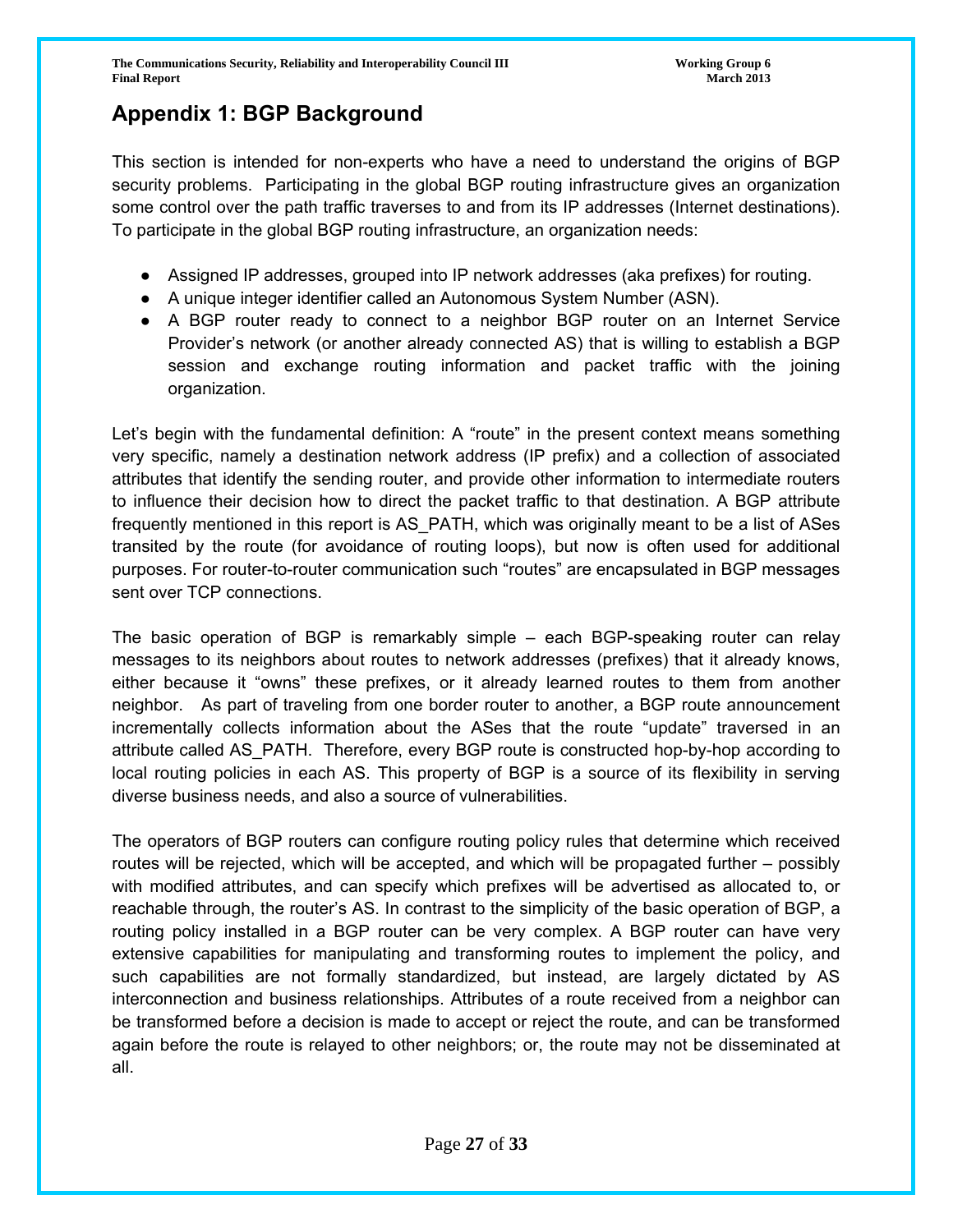All this works quite well most of the time – largely because of certain historically motivated trust and established communication channels among human operators of the global BGP routing system. This is the trust that a route received from a neighbor accurately describes a path to a prefix legitimately reachable through the neighbor ASes networks, and its attributes have not been tampered with. Notwithstanding the above, the "trust but verify" rule applies: Best Current Practices recommend filtering the routes received from neighbors. While this can be done correctly for well-known direct customers, currently there is no validated repository of the "ground truth" allowing for correct filtering of routes to all networks in the world. The Internet Routing Registries (IRRs) only partially play this role, because they are often incomplete and out-of-date.

Now observe that the BGP protocol itself provides a perfect mechanism for spreading malformed or maliciously constructed routes, unless the BGP players are vigilant in filtering them out from further propagation. However, adequate route filtering may not be in place, and from time to time a malicious or inadvertent router configuration change creates a BGP security incident: malformed or maliciously constructed routing messages will propagate from one AS to another simply by exploiting legitimate route propagation rules, and occasionally can spread to virtually all BGP routers in the world. Because some BGP-speaking routers advertisement policy advertise all local BGP routes to all external BGP peers by default, another example that commonly occurs involves a downstream of two or more upstream ASes advertising routes learned from one upstream ISP to another ISP – both the customer and the ISPs should put controls in place to scope the propagation of all routes to those explicitly allocated to the customer AS, but this is difficult given the lack of "ground truth" and controls automation. The resulting routing distortions can cause very severe Internet service disruptions, in particular effective disconnection of victim networks or third parties from parts or all of Internet, or forcing traffic through networks that shouldn't carry it, potentially opening higher-level Internet transactions up to packet snooping or man-in-the-middle attacks.

Despite all this, BGP is in fact a quite robust infrastructure. Any new routing security mechanism must not degrade the current state of BGP operation, although there may exist worst-case security violation scenarios that have not been observed "in the wild" so far. In practice, recovery from routing misconfigurations and security incidents is enabled by 1) technical feasibility of determining the source of the incident (in terms of identifying the offending ASN and/or prefix), and 2) Practical capability of identifying institutions (i.e., network operators) who can restore correct router configuration, or capability of identifying upstream Service Providers who can isolate the offending network. Transparency of ownership of IP address blocks and AS numbers allows verification of what is true, and repair what misplaced trust has let happen.

#### **BGP Security Incidents and Vulnerabilities**

In this section we classify the observed BGP security incidents, outline the known worst-case scenarios, and attempt to tie the incident to features of proposed solutions that could to prevent them. Many of the larger incidents are believed to have been the result of misconfigurations or mistakes rather than intentional malice or criminal intent. It has long been suspected that more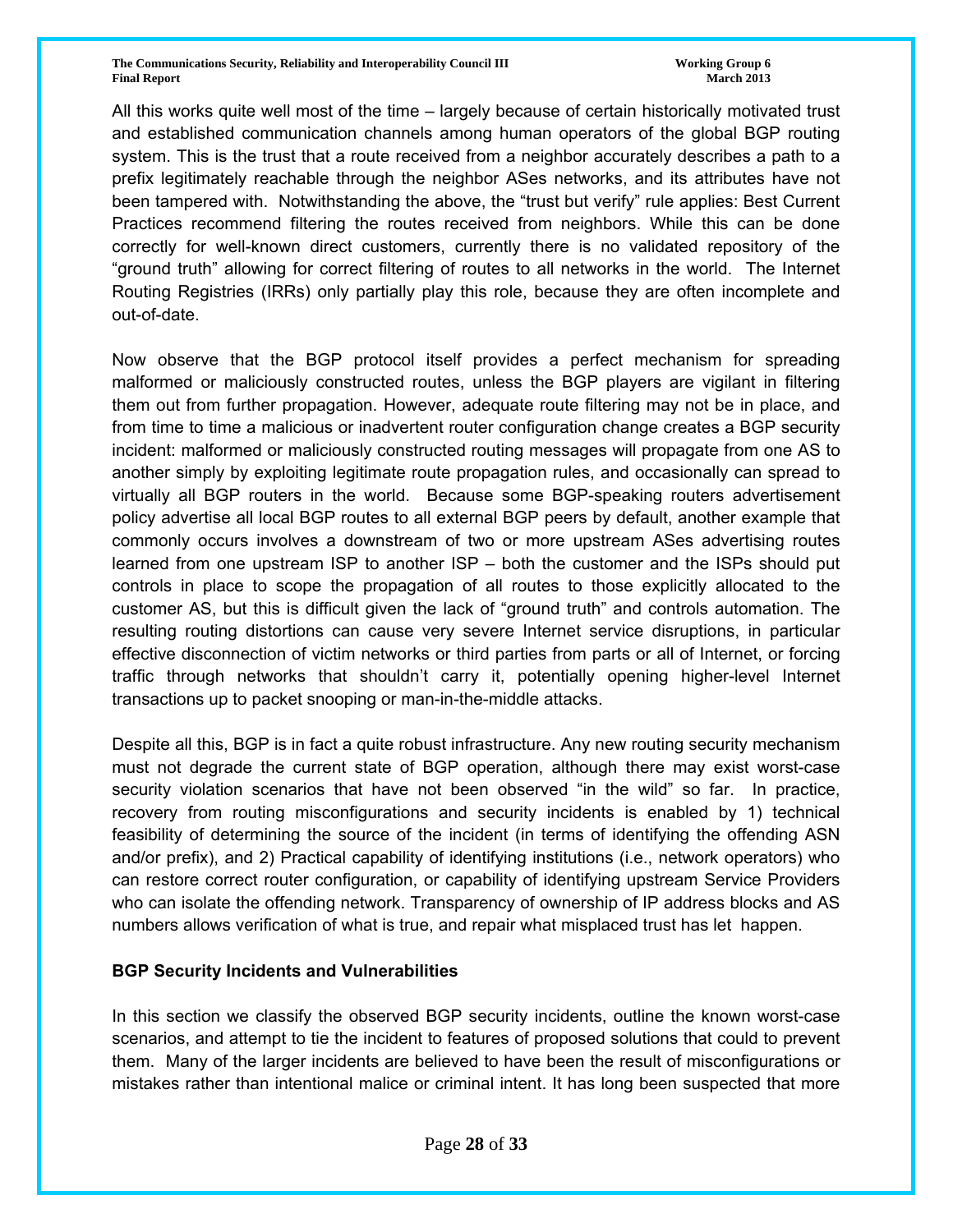frequent, less visible incidents have been happening with less attention or visibility, as they were not recognized or topologically scoped as to not have been detected.

BGP security incidents usually originate in just one particular BGP router, or a group of related BGP routers in an AS, by means of changing the router's configuration leading to announcements of a peculiar route or routes that introduce new paths towards a given destination or trigger bugs or other misbehaviors in neighboring routers in the course of propagation.

There are no generally accepted criteria for labeling a routing incident as an "attack", and – as stressed in the recommendations – lack of broadly accepted routing security metrics that could automatically identify certain routing changes as "routing security violations". We recommend that research should be carried out to investigate this subject in greater depth, as provided in the main section of this report.

BGP security incidents that were observed to date can be classified as follows:

- **Route origin hijacking** (unauthorized announcements of routes to IP space not assigned to the announcer). Such routing integrity violations may happen under various scenarios: malicious activity, inadvertent misconfigurations ("fat fingers") that are likely most common causes of 'hijacking', or errors in traffic engineering. There are further sub-categories of such suspected security violations:
	- **Hijacking of unused IP space** such as repetitive hijacks of routes to prefixes within a large IP blocks assigned to an entity such as US government but normally not routed on the public Internet. Temporarily using these "unused" addresses enables criminal or antisocial purposes activities (spam, network attacks) while complicating efforts to detect and diagnose the perpetrators.
	- **Surgically targeted hijacks of specific routes and deaggregation attacks** on specific IP addresses. They may be hard to identify unless anomaly detection is unambiguous, or the victim is important enough to create a large commotion. Examples: Pakistan Hijacks YouTube<sup>22</sup> (advertisement of a more specific is globally accepted, and totally black-holes the traffic to the victim). There may be significantly more such attacks than publicly reported, as they may be difficult to distinguish from legitimate traffic engineering or network re-engineering activities.
	- **Unambiguous massive hijacks of many routes** where many distinct legitimate origin ASes are replaced by a new unauthorized origin AS advertising the hijacked routes. Significant recent incidents include a 2010 "China's 18-minute Mystery",  $23$  or a hijacking of a very large portion of the Internet for several hours by TTNet in 2004<sup>24</sup>, or a 2006 ConEd incident.<sup>25</sup> Without knowing the

 $^{22}$  http://www.renesys.com/blog/2008/02/pakistan-hijacks-youtube-1.shtml<br> $^{23}$  http://www.renesys.com/blog/2010/11/chinas-18-minute-mystery.shtml

<sup>&</sup>lt;sup>24</sup> Alin C. Popescu, Brian J. Premore, and Todd Underwood, "Anatomy of a Leak: AS9121," NANOG 34, May 16, 2005.

<sup>&</sup>lt;sup>25</sup> http://www.renesys.com/blog/2006/01/coned-steals-the-net.shtml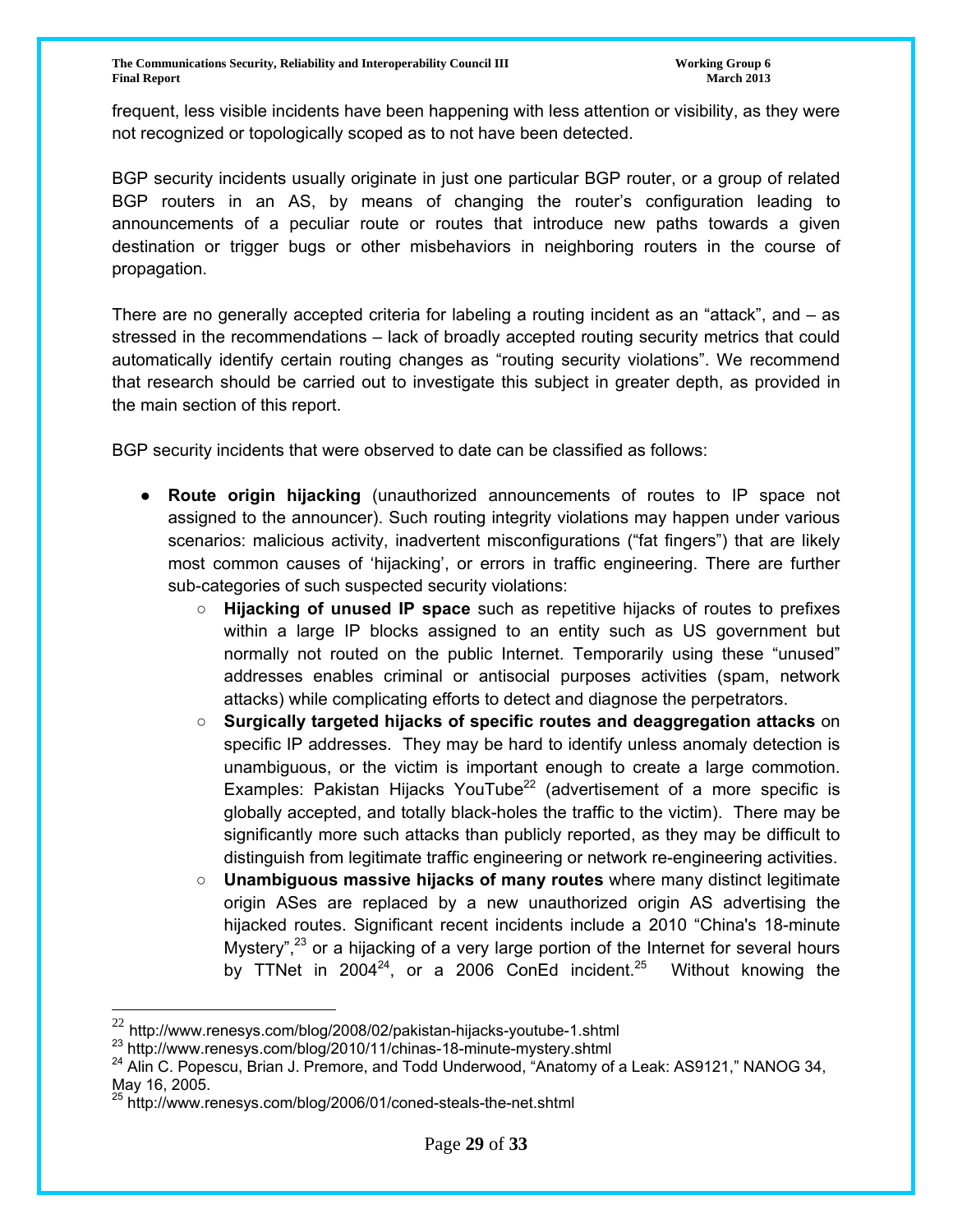motivations of the implicated router administrators it is difficult to determine if these and similar incidents were due to malicious intent, or to errors in implementations of routing policy changes.

- **Manipulation of AS\_PATH attribute in transmitted BGP messages** executed by malicious, selfish, or erroneous policy configuration. The intention of such attacks is to exploit BGP routers' route selection algorithms dependent on AS\_PATH properties, such as immediate rejection of a route with the router's own ASN in the AS\_PATH (mandated to prevent routing loops), or AS\_PATH length. Alternatively, such attacks may target software bugs in distinct BGP implementations (of which quite a few were triggered in recent years with global impact).
	- Unintentional leaks (announcement of invalid routes due to operator error) are the most common problem and often the ones with the largest impacts.<sup>26</sup> It may not be helpful to the victims to learn later that no malice was intended, and furthermore a large leak may be used to obscure a targeted attack.
	- A possibility of "man in the middle" (MITM) AS PATH attacks detouring traffic via a chosen AS was publicly demonstrated at DEFCON in 2008<sup>27</sup>. Two other similar incidents were found in a 7-month period surrounding the DEFCON demo by mining of a BGP update repository conducted in  $2009^{28}$  but were not confirmed as malicious. This can occur either by accident as detailed above, or may be intentional. Additionally, such attacks may or may not attempt to obscure the presence of additional ASes in the AS path, should they exist. These are particularly problematic to identify as they require some knowledge of intent by the resource holder and intermediate ASes.
	- $\circ$  For routing incidents triggered by long AS\_PATHs see House of Cards<sup>29</sup>, AfNOG Takes Byte Out of Internet<sup>30</sup>, Longer is Not Always Better<sup>31</sup> for actual examples.
	- AS\_PATH poisoning sometimes used by operators to prevent their traffic AS from reaching and/or transiting a selected AS, or steer the traffic away from certain paths. It is technically a violation of BGP protocol and could be used harmfully as well.
- Exploitations of router packet forwarding bugs, router performance degradation, bugs in BGP update processing
	- Example of a transient global meltdown caused by a router bug tickled by deaggregation $32$  and several other cases cited there.

<sup>&</sup>lt;sup>26</sup> http://tools.ietf.org/html/draft-grow-simple-leak-attack-bgpsec-no-help-00<br><sup>27</sup> A. Pilosov and T. Kapela, "Stealing the Internet," DEFCON 16 August 10, 2008.

 $^{28}$  C. Hepner and E. Zmijewski, "Defending against BGP Man-in-the-Middle attacks," Black Hat DC, February 2009.

<sup>&</sup>lt;sup>29</sup> http://www.renesys.com/blog/2010/08/house-of-cards.shtml

<sup>&</sup>lt;sup>30</sup> http://www.renesys.com/blog/2009/05/byte-me.shtml<br><sup>31</sup> http://www.renesys.com/blog/2009/02/longer-is-not-better.shtml<br><sup>32</sup> J. Cowie, The Curious Incident of 7 November 2011, NANOG 54, February 7, 2012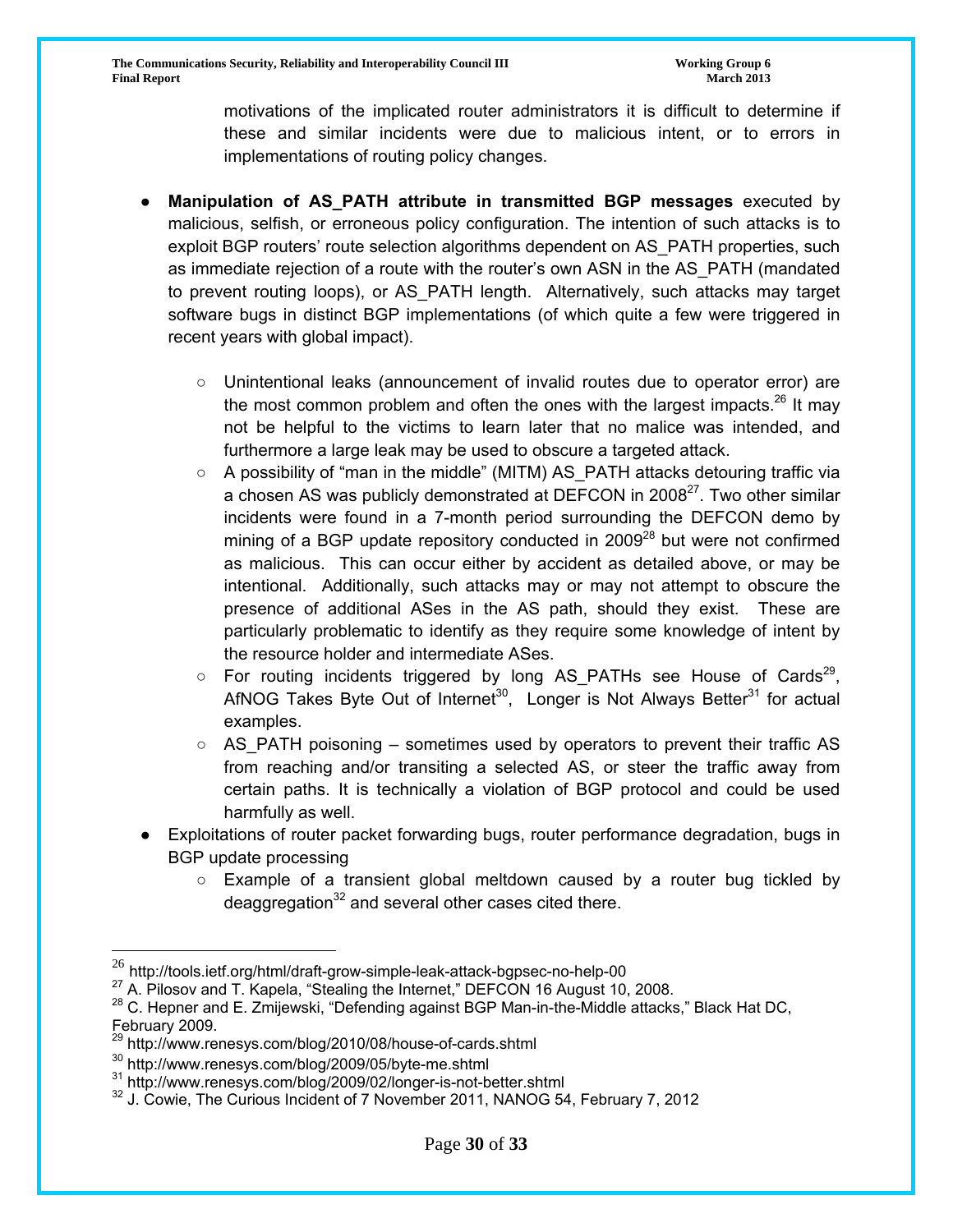**The Communications Security, Reliability and Interoperability Council III The Communications of Group 6 and Security, Reliability and Interoperability Council III Final Report March 2013**

There are also BGP vulnerabilities that may have not been exploited in the wild so far, but that theoretically could do a lot of damage. The BGP protocol may exhibit various bizarre behaviors – such as persistent route oscillations<sup>33</sup> -- with certain routing policy configurations. The range of such unintended consequences is unknown with routing policies exceeding thousands of rules per router, and policy conflicts between different AS operators.

There have been several RFCs and papers addressing BGP vulnerabilities in the context of protocol standard specification and threat modeling, see the following Request For Comments (RFCs):

- RFC 4272 "BGP Security Vulnerabilities Analysis," S. Murphy, Jan 2006.
- RFC 4593 "Generic Threats to Routing Protocols", A. Barbir, S. Murphy, and Y. Yang, Oct 2006.
- Internet draft draft-grow-simple-leak-attack-bgpsec-no-help-00 "Route Leaks & MITM Attacks Against BGPSEC", D. McPherson, and S. Amante, Dec 2012.
- Internet draft draft-ietf-sidr-bgpsec-threats-01 "Threat Model for BGP Path Security", S. Kent and A. Chi, Feb 2012.
- K. Butler, T. Farley, P. McDaniel, and J. Rexford, "A survey of BGP security issues and solutions," in *Proceedings of the IEEE*, January 2010.

## **High-Level Requirements on Security Solutions**

Any security enhancements to the inter-domain BGP routing system must not degrade any of the fundamentally desirable properties of routing that are already under stress: scalability, availability, support for multi-homing, and support for inter-domain traffic engineering.<sup>34</sup>

<sup>33</sup> http://tools.ietf.org/html/rfc3345

<sup>&</sup>lt;sup>34</sup> RFC 6227 "Design Goals for Scalable Internet Routing", May 2011; RFC 4984 "IAB Workshop on Routing & Addressing", September 2007.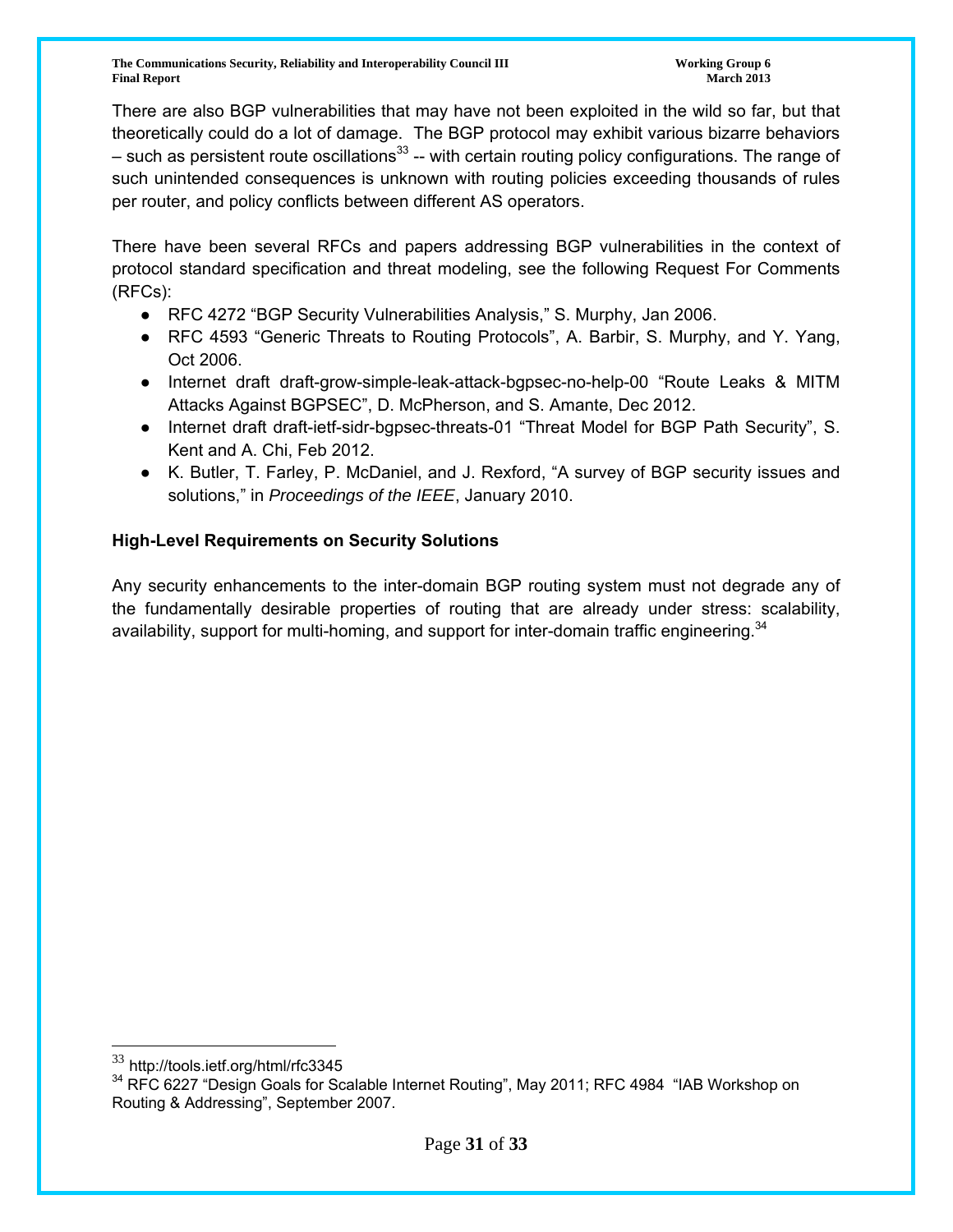# **Appendix 2: Glossary**

This appendix defines the acronyms used within this report.

| <b>Acronym</b> | <b>Expansion</b>                                     | <b>Definition</b>                                                                                                                                                                                                                                                                                            |
|----------------|------------------------------------------------------|--------------------------------------------------------------------------------------------------------------------------------------------------------------------------------------------------------------------------------------------------------------------------------------------------------------|
| <b>ARIN</b>    | American<br>Registry for<br><b>Internet Numbers</b>  | One of 5 Regional Internet Registries (RIRs, see below).<br>ARIN is the RIR for Canada, many Caribbean and North<br>Atlantic islands, and the United States                                                                                                                                                  |
| <b>APNIC</b>   | <b>APNIC</b>                                         | Another of the five RIRs, covers the Asia Pacific region                                                                                                                                                                                                                                                     |
| <b>AS</b>      | Autonomous<br>System                                 | Collection of connected networks represented by a set of<br>IP prefixes subject to single, clearly defined routing policy                                                                                                                                                                                    |
| <b>ASN</b>     | <b>AS Number</b>                                     | The Autonomous System Number of an AS                                                                                                                                                                                                                                                                        |
| AS_PATH        | Autonomous<br>System path                            | A sequence of ASNs between source and destination<br>routers that form a directed route for packets to travel                                                                                                                                                                                                |
| <b>BCP</b>     | <b>Best Current</b><br><b>Practices</b>              | Currently recommended operational wisdom, sometimes<br>the subject of RFCs                                                                                                                                                                                                                                   |
| <b>BGP</b>     | <b>Border Gateway</b><br>Protocol                    | Interdomain routing protocol in operational use                                                                                                                                                                                                                                                              |
| <b>BGPsec</b>  | <b>BGP Security</b>                                  | A security extension to the Border Gateway Protocol                                                                                                                                                                                                                                                          |
| <b>CA</b>      | Certificate<br>Authority                             | Entity within a PKI that can issue and revoke certificates                                                                                                                                                                                                                                                   |
| <b>DNSSEC</b>  | Domain Name<br><b>Service Security</b><br>Extensions | A suite of Internet Engineering Task Force (IETF)<br>specifications for securing information provided by the<br>Domain Name System (DNS)                                                                                                                                                                     |
| <b>INR</b>     | <b>Internet Number</b><br>Resources                  | IPv4 and IPv6 addresses and AS numbers.                                                                                                                                                                                                                                                                      |
| IP             | <b>Internet Protocol</b>                             | Network layer protocol operative on the Internet                                                                                                                                                                                                                                                             |
| <b>IANA</b>    | Internet<br>Addressing and<br>Numbering<br>Authority | A department of ICANN (see below) responsible for<br>coordinating some of the key elements that keep the<br>Internet running smoothly<br>Specifically, IANA allocates and maintains unique codes<br>and numbering systems that are used in the technical<br>standards ("protocols") that drive the Internet. |